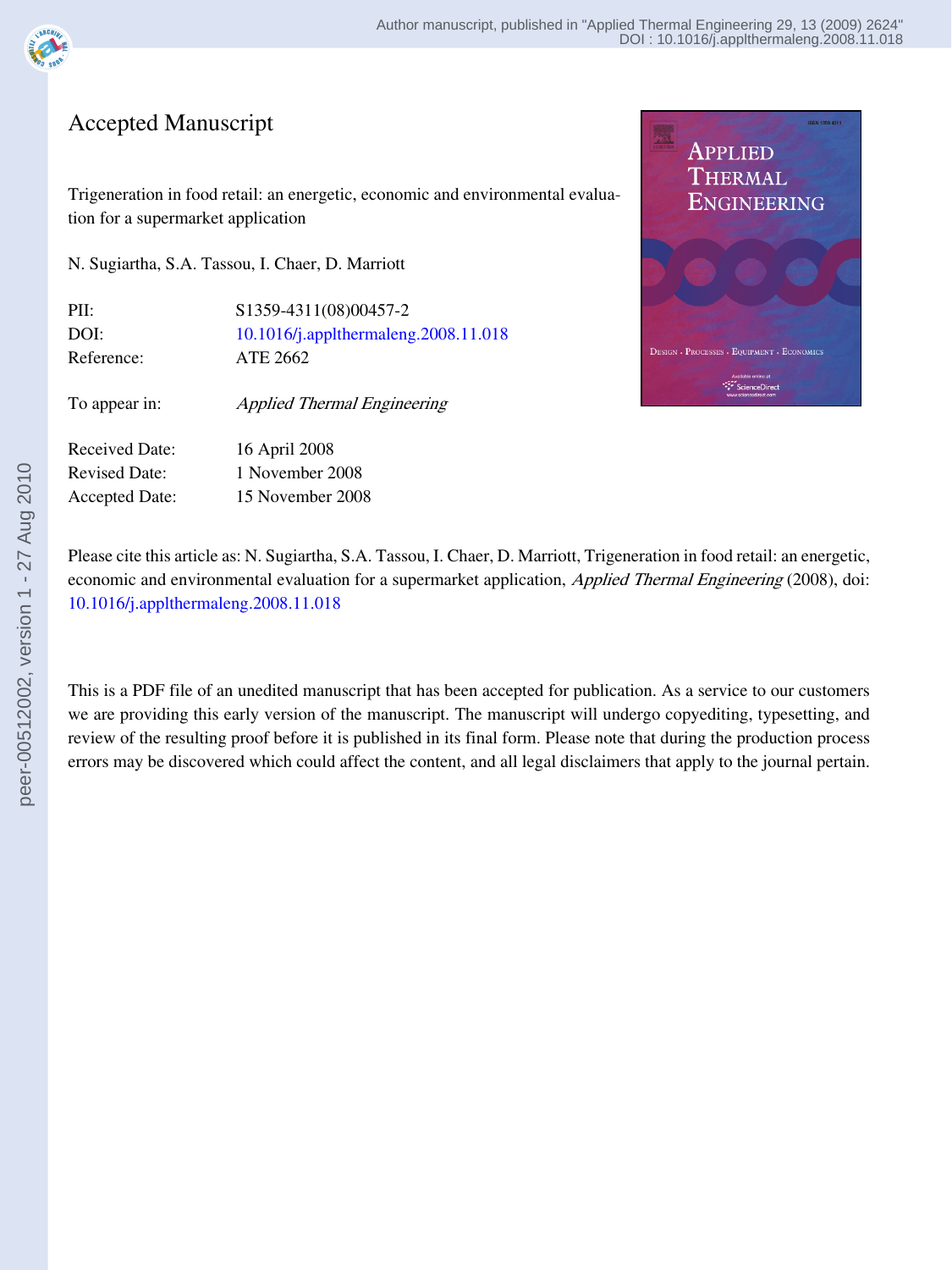## **Trigeneration in food retail: an energetic, economic and environmental evaluation for a supermarket application**

N. Sugiartha<sup>,\*</sup>, S.A. Tassou, I. Chaer<sup>1</sup>, , D. Marriott<sup>2</sup> School of Engineering and Design, Brunel University, Uxbridge, Middlesex, UB8 3PH, UK

<sup>1</sup>Department of Engineering Systems, London South Bank University, 103 Borough Road, SE1 0AA, UK <sup>2</sup> Doug Marriott Associates, Kent, UK

#### **Abstract**

This paper presents results on the evaluation of energy utilisation efficiency and economic and environmental performance of a micro-gas turbine (MGT) based trigeneration system for supermarket applications. A spreadsheet energy model has been developed for the analysis of trigeneration systems and a 2,800 m<sup>2</sup> sales area supermarket was selected for the feasibility study. Historical energy demand data were used for the analysis, which considered factors such as the fraction of the heat output used to drive the absorption chillers, the chiller COP and the difference between electricity and gas prices. The results showed that energy and environmental benefits can be obtained from the application of trigeneration systems to supermarkets compared to conventional systems. The payback period of natural gas driven trigeneration systems and greenhouse gas emissions savings will depend on the relative gas and electricity prices and the COP of the vapour compression and absorption systems. It was also shown that operation at full electrical output gives a better performance than a heat

<sup>∗</sup> Corresponding author. Tel.: +44 (0)1895266938; Fax: +44 (0)1895256392 *E-mail address:* nyoman.sugiartha@brunel.ac.uk (N. Sugiartha)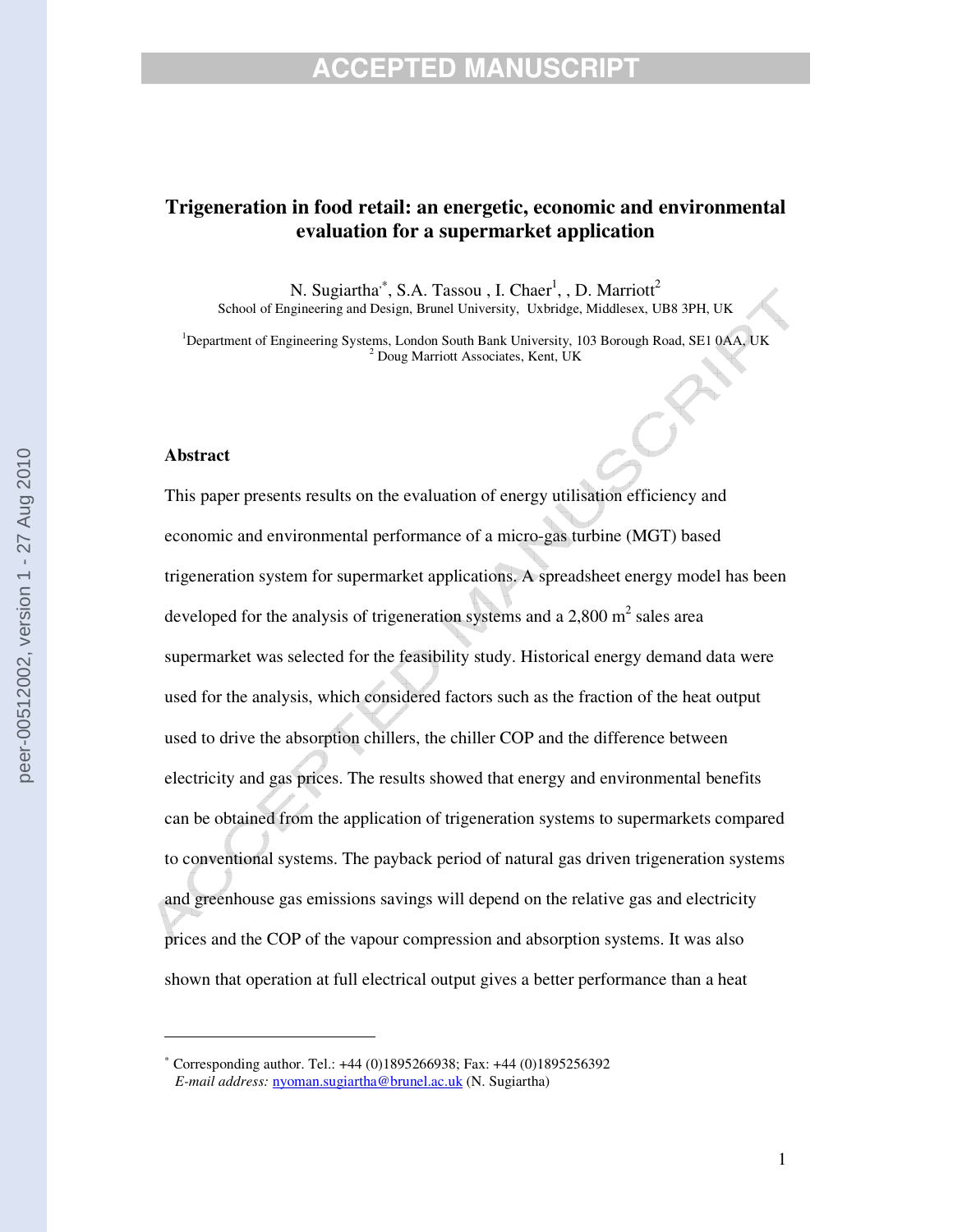load-following strategy due to the reduction of the electrical generation efficiency of the MGT unit at part load conditions.

**Keywords:** CHP, trigeneration, micro-gas turbine, absorption chiller, operating strategy, supermarket

#### **1. Introduction**

In the UK, over 40 % of the average electrical load in large supermarkets is used to drive the refrigeration systems [1]. Vapour compression chillers are normally used to produce the cooling required by the refrigerated display cabinets, cold rooms and air conditioning system. At the same time, supermarkets have a requirement for hot water and space heating in the winter in order to maintain comfort conditions. This heating load is normally covered by gas-fired boilers. The heat demand for space heating varies seasonally and this determines the heat load pattern of the supermarket. Demand for hot water is quite low and remains fairly constant throughout the year. The highest heating load normally occurs during the winter months. In the summer months, heat demand is fairly low.

A Combined Heat and Power (CHP) or cogeneration system is a potential method to reduce energy consumption and to improve energy system efficiency [2-6]. The simultaneous heat and electrical power generation from the CHP plant require a coincident site demand for the heat and electrical power in order to achieve economic operation. In supermarket applications, the low heat demand in the summer months makes it difficult to achieve high CHP plant utilisation. High and constant utilisation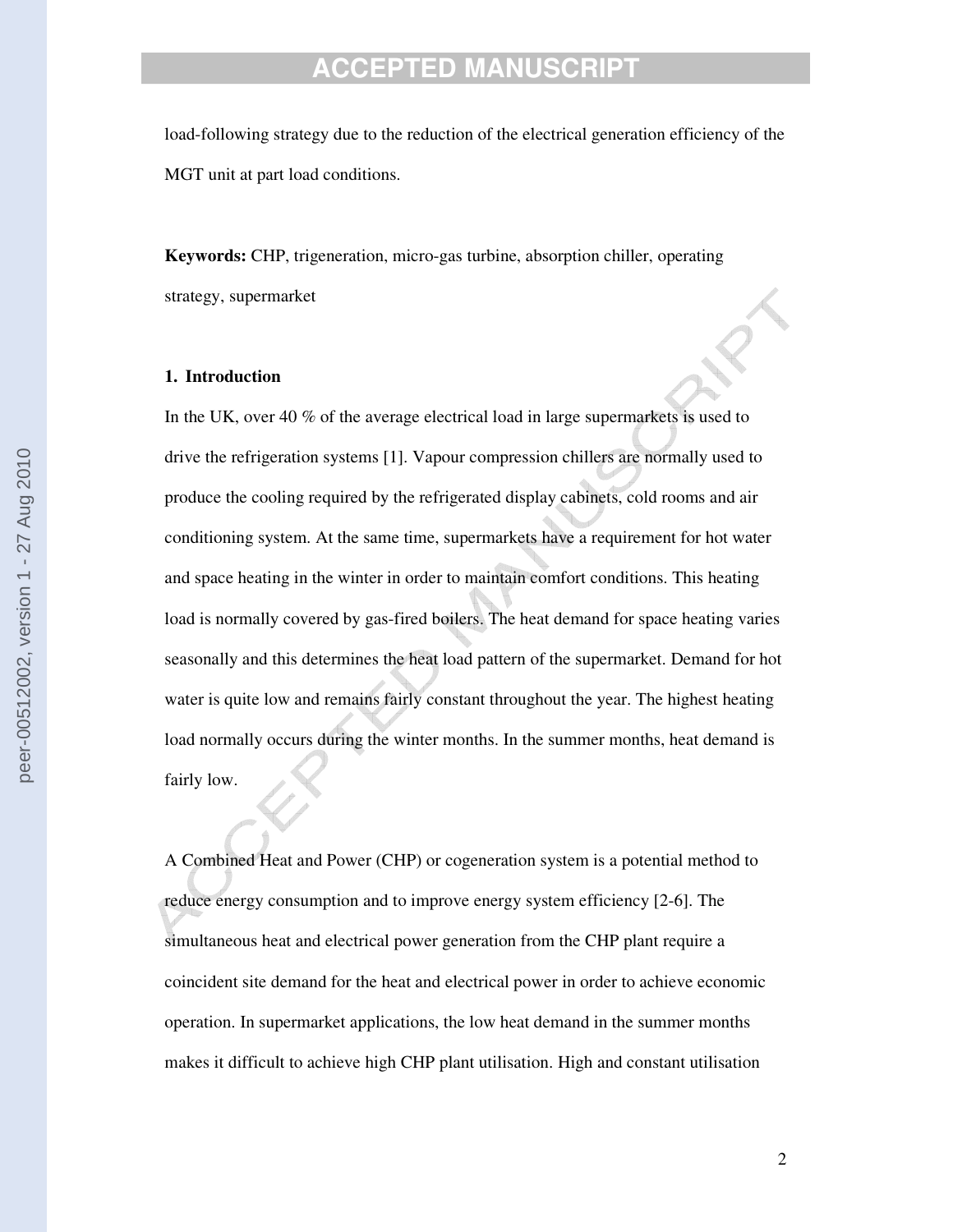can be achieved if some of the heat available from the plant is used to drive sorption refrigeration systems. This concept is known as Combined Heat, Refrigeration and Power (CHRP), or CHCP (Combined Heat Cold and Power). In this paper, we will refer to trigeneration which is the more modern definition of the concept.

Some examples of the application of trigeneration systems in the food industry have been presented by Bassols et al. [7] and Colonna and Gabrielli [8]. These involved ammonia-water absorption systems driven by gas engines and gas turbines.

In recent years significant attention has been placed on the assessment of tri-generation systems and their ability to improve energy utilisation efficiency, reduce greenhouse gas emissions and produce economic savings. A number of evaluation models have been developed for feasibility studies.

Heteu et al. [9] presented an energy model for the comparison between tri-generation systems and separate heat and power production in terms of quality indices for primary energy and carbon emission savings. The model assumes full utilisation of electricity and heat and was used to carry out sensitivity analyses of primary energy consumption for different quantities of heat used to drive an absorption chiller.

Maidment et al. [10] developed a model to evaluate primary energy and economic savings for a conventional CHP gas engine-based system and a CHP system coupled to a single-stage ammonia-water absorption chiller for a typical 2,000  $m^2$  total floor area supermarket. The authors used the BIN method to determine electricity and heat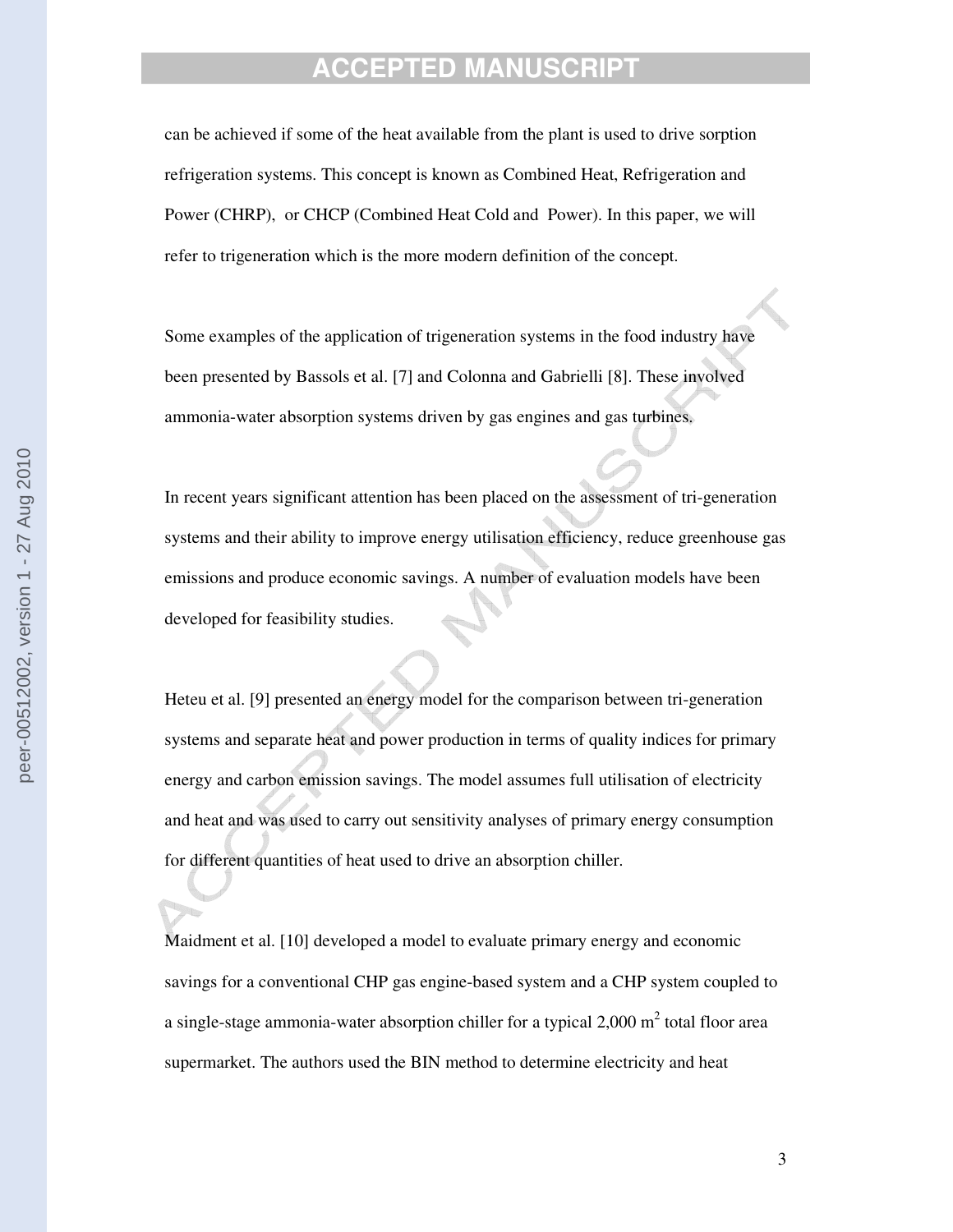consumption. The results showed that the trigeneration system could offer better performance than a conventional CHP system in terms of both payback and primary energy savings.

RETScreen [11] offers a spreadsheet model that enables the evaluation of CHP systems and allows the use of various combinations of power, heating and cooling plant. The model can be used to carry out performance and economic analyses and determine greenhouse gas emissions for separate energy production systems and combined heat and power generation. The model also allows the investigation of different operating strategies such as full power, power-following and heat-following modes but part load efficiency of prime movers is not considered.

Kong et al. [12] introduced a model to determine optimal strategies to minimise the overall cost of energy for trigeneration systems using a simple linear programming method. They characterised the optimal operation of the tri-generation system by considering fixed load sets in the form of ratios of cooling load to turbine electrical generation capacity. Variation of the cooling load while keeping heating and electrical loads fixed was used as a parametric variable to determine optimum values of turbine load factor and exhaust heat fraction allocated for cooling.

Cardona and Piacentino [13] developed a methodology for sizing trigeneration systems in the hotel sector based on thermal and cooling consumption data. The size of the prime mover was based on the variation of heating and cooling demand throughout the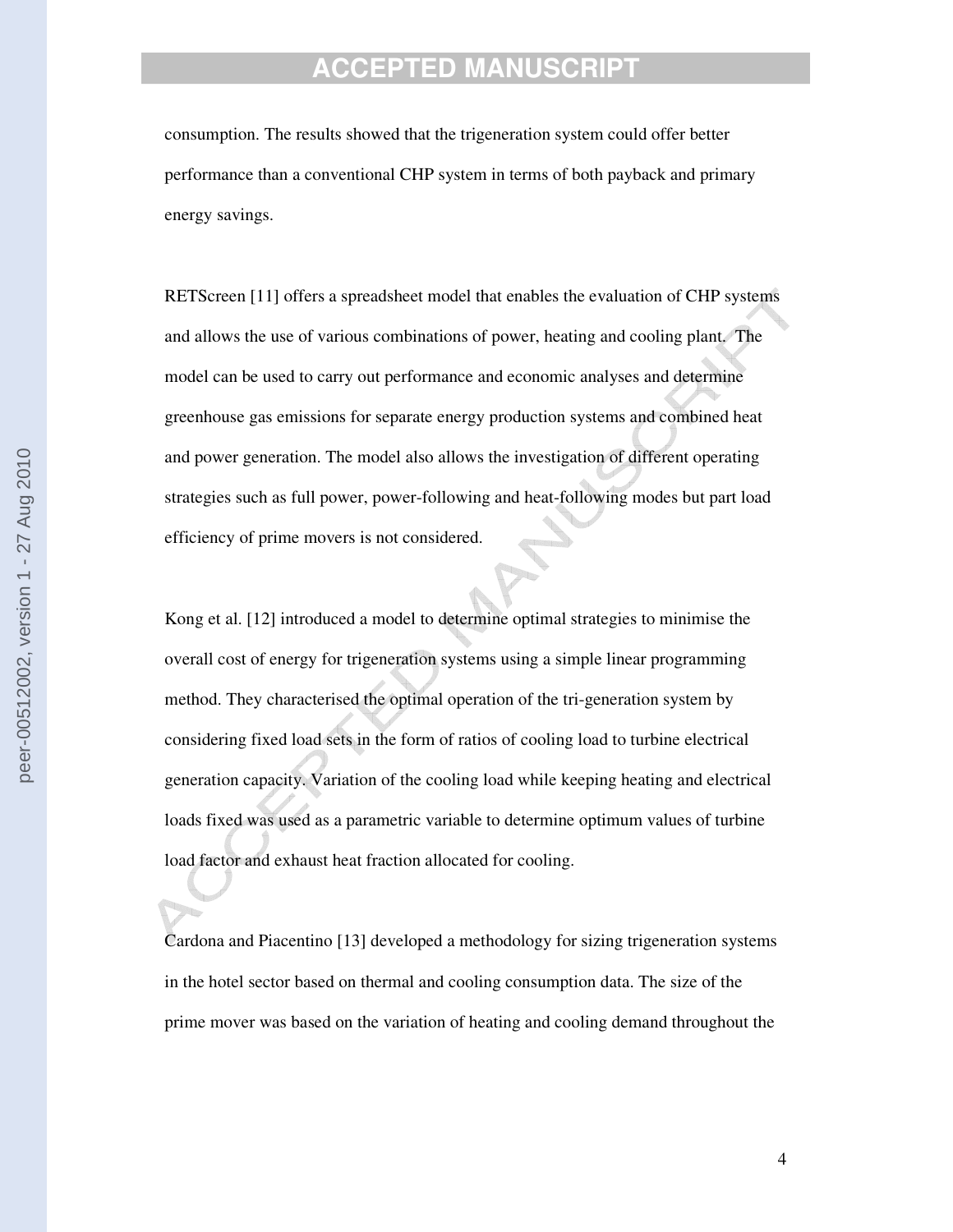year and the sum of the energy requirement to satisfy the maximum coincident heating and cooling demand.

Although trigeneration systems have been applied to the food manufacturing sector, interest in their application to the food retail sector is only recent. This has mainly been due to the unavailability of commercial size low temperature and low cost absorption refrigeration systems off-the-shelf. A number of recent applications in the retail food industry in the UK have been for space heating and cooling but retail food chains and equipment suppliers are now considering systems for refrigeration applications. Ongoing research at Brunel University is aimed at accelerating this process through the development of assessment tools and the design of systems for retail food refrigeration applications [14].

This paper describes a methodology for the evaluation of the energy utilisation efficiency, economics and environmental performance of a trigeneration system in a supermarket. The model utilises monthly energy demand data for a 2,800  $m^2$  sales area supermarket and assumes a micro-gas turbine based trigeneration system able to provide refrigeration down to -12  $^{\circ}$ C. Test results on the performance of the micro-gas turbine and absorption refrigeration system obtained in the laboratory were used as inputs to the model. Two different control strategies were considered: full load continuous operation and heat load following operation

#### **2. Energy Demand of Case Study Supermarket**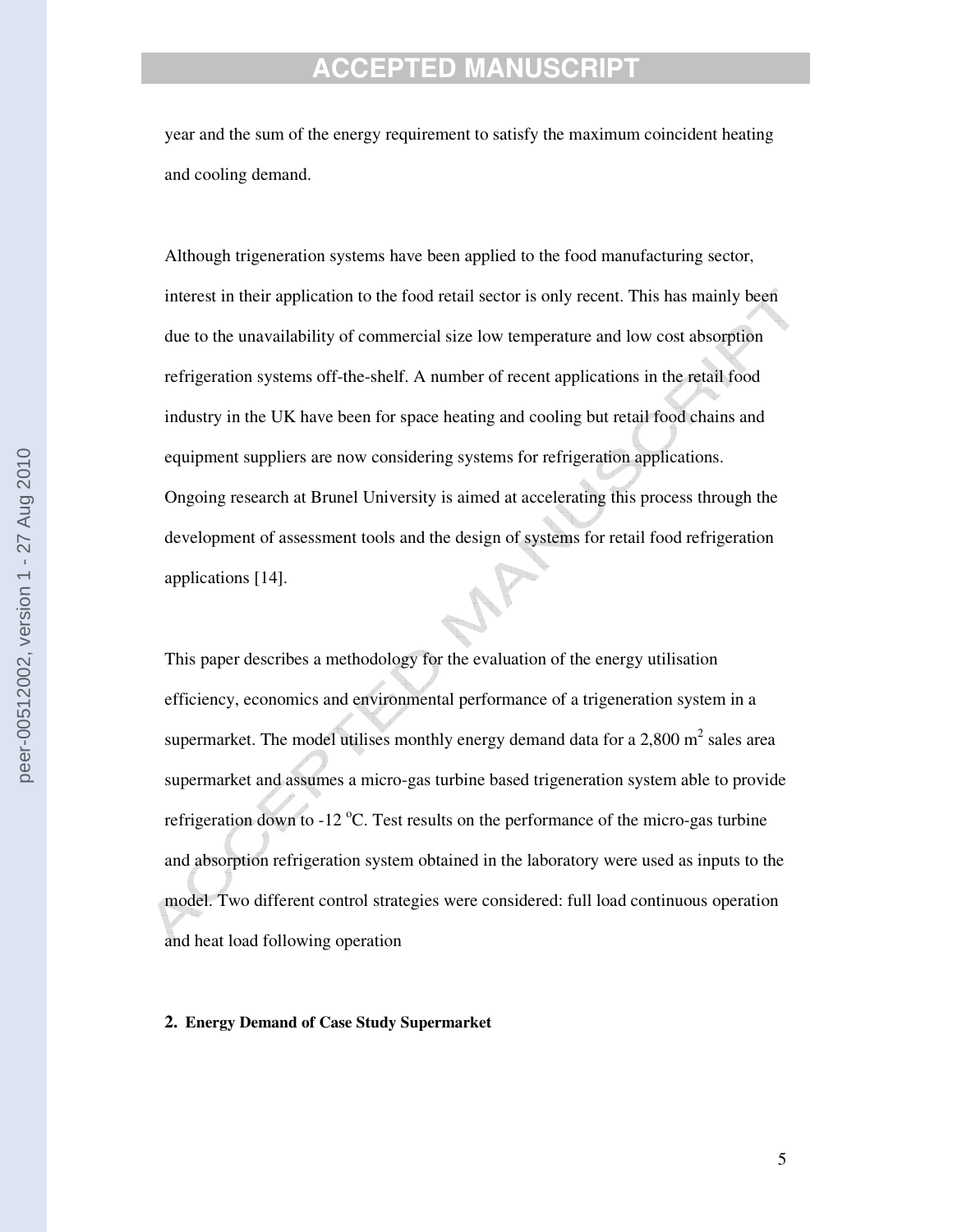The supermarket considered in the study is located in the South of England and has a sales area of 2,800 m<sup>2</sup>. The energy flows in the supermarket are illustrated in Figure 1. The average electrical demand of the store is 395 kWe with approximately 158 kW<sub>e</sub> required for food refrigeration, of which  $59 \text{ kW}_e$  is for the low temperature frozen food display cabinets and cold rooms and  $99 \text{ kW}$  for the high temperature chilled cabinets and cold rooms. This represents 40 % of the total electrical demand of the whole supermarket. The rest of the electrical demand, 237 kWe, is related to lighting, ventilation and air conditioning, bakery and various other auxiliary equipment. The average heat demand is  $55 \text{ kW}_{th}$ .

The monthly variation of electrical and heat demand is shown in Figure 2. As can be seen from Figure 2(a), the average monthly electrical demand is fairly constant throughout the year, increasing slightly in the summer months due to the higher outdoor air temperature. Daytime demand (7.00 h to 24.00 h) is higher than nightime demand primarily due to lower shopping activity and lower night time temperatures that lead to lower condensing temperatures and refrigeration system power consumption. Other loads that contribute to the higher daytime demand are air conditioning in the summer months that operates during opening hours and lighting. The monthly variation of daytime and nightime heat demand is shown in Figure 2(b). It can be seen that the variation of heat demand during the year is significant with demand in the summer months being only a small fraction of the demand in the winter months.

The vast majority of supermarkets, including the supermarket considered in this study, use 'remote' refrigeration systems where the compressors and condensers are located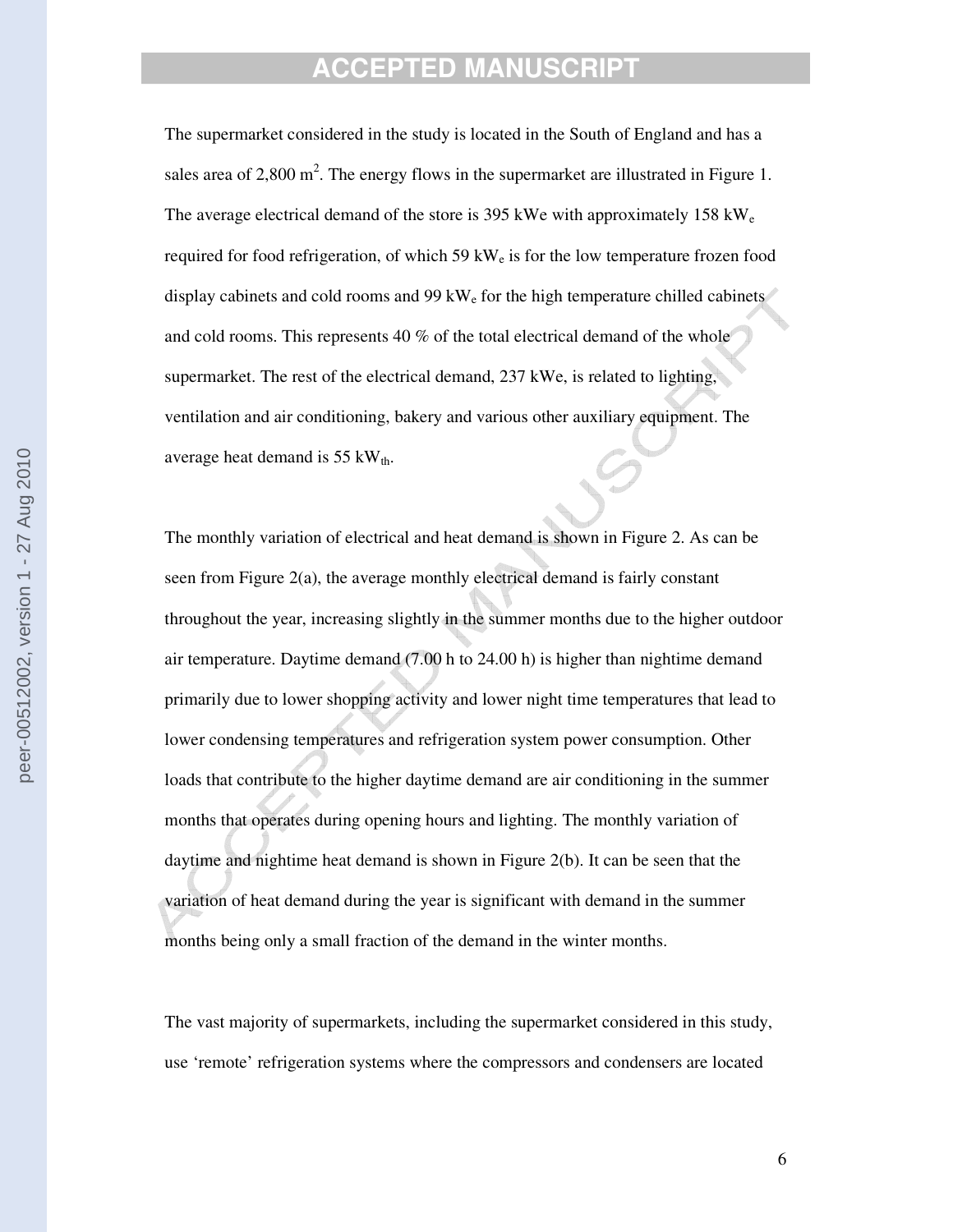remotely from the direct expansion evaporator coils in the refrigerated display cabinets and cold rooms. Groups of compressors mounted on racks normally referred to as compressor packs provide capacity control to match the capacity of the system to the load (Figure 3). To reduce the quantity of volatile refrigerant employed and greenhouse gas emissions from refrigerant leakage, an alternative refrigeration system arrangement can be used which employs a volatile refrigerant in the central plant that chills a secondary fluid which is circulated to the coils in the display cabinets and cold rooms. If a trigeneration system is employed in a supermarket to satisfy part of the refrigeration load, an appropriate system arrangement would be to use a conventional direct expansion system for the low temperature frozen food cabinets and a secondary system for the chilled food cabinets. Depending on the sizing and operating strategy employed, the refrigeration capacity of the trigeneration system can be supplemented by a small direct expansion plant. This system arrangement is shown in Figure 4. To provide stable system operation a degree of storage will be required to balance the variation in the supermarket refrigeration system load and the output from the absorption chiller(s). The storage can be either 'sensible' using brine as the storage medium or 'latent' using ice or low temperature phase change materials (PCMs) as storage media. The selection of the most appropriate storage medium and optimisation of the storage capacity is beyond the scope of this paper.

### **3. Energy Model**

Figure 5 presents the energy flow diagram for a 'conventional' supermarket and a supermarket employing the proposed trigeneration system. The trigeneration system design is based on a micro-gas turbine (MGT) CHP system capable of supplying up to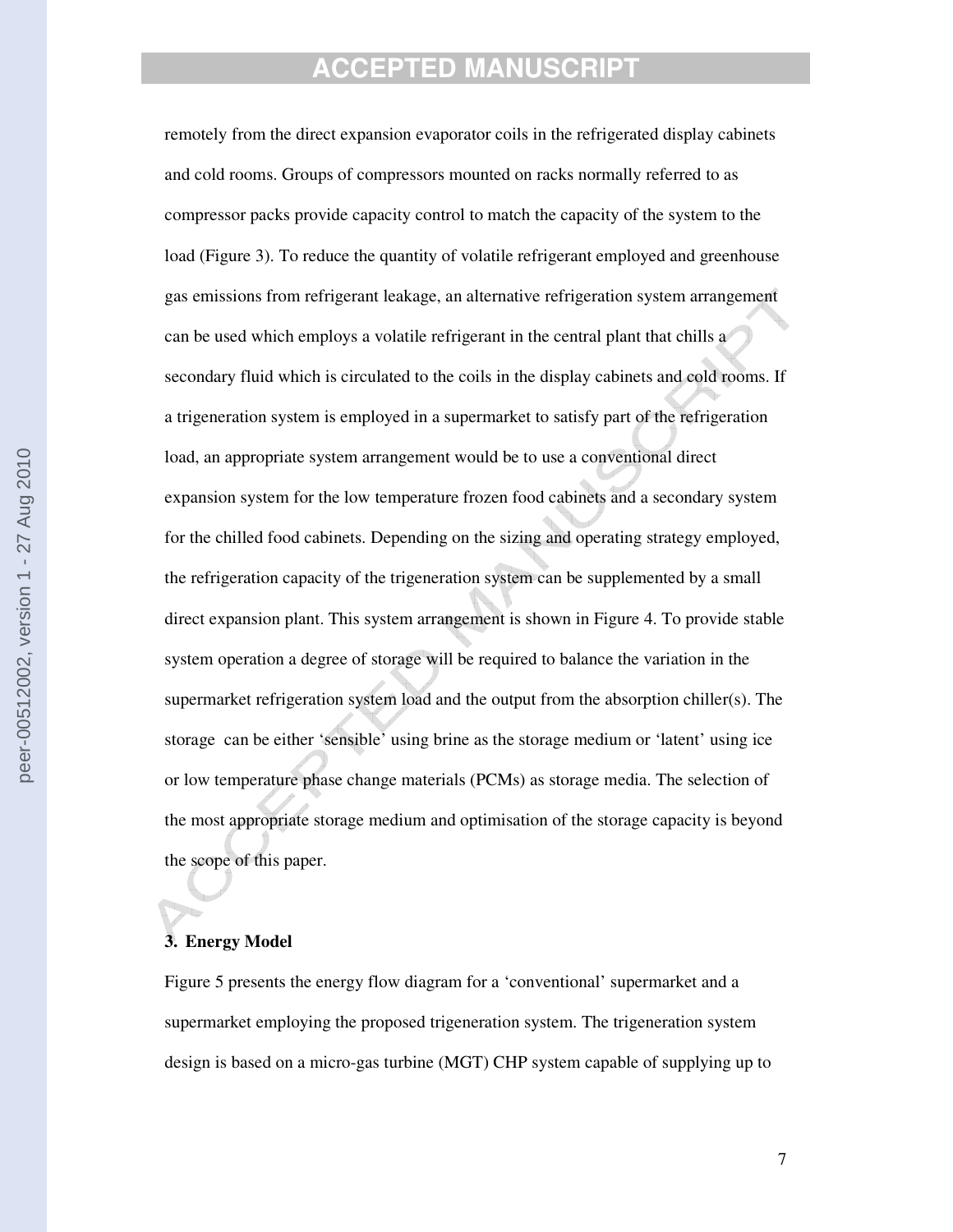80 kW of electrical output and up to 163 kW of thermal output at 100% recuperation. The system utilises the heat rejected in the exhaust gases to drive modular absorption refrigeration units.

The refrigeration capacity of the trigeneration system will be dependent on the portion and quality of heat diverted to drive the absorption chillers and the COP of these chillers. Higher COP will result in higher refrigeration capacity and thus higher HT refrigeration load being displaced by the absorption chillers (Edisp) which will reduce the refrigeration load on the conventional vapour compression refrigeration plant.

The trigeneration plant can be sized to allow electricity export to other users when the site electrical demand is lower than the generation capacity of the system. Conversely, electricity can be imported from the grid when the site demand is higher than the generation capacity of the trigeneration plant. Depending on the operating strategy employed, the heat available from the tri-generation plant, if not sufficient to satisfy the heat demand of the site, can be supplemented by a standby gas fired boiler.

The trigeneration model can be used to identify the main factors affecting the overall energy system efficiency, economic viability and environmental impact for three different operation strategies: full electrical load continuous operation, heat loadfollowing and electrical load-following. For full load continuous operation the MGT will run at full electrical power output irrespective of the site demand. Any heat generated over and above the heat demand will be rejected to the ambient. In the heat load-following strategy, the output of the MGT unit will be modulated in line with the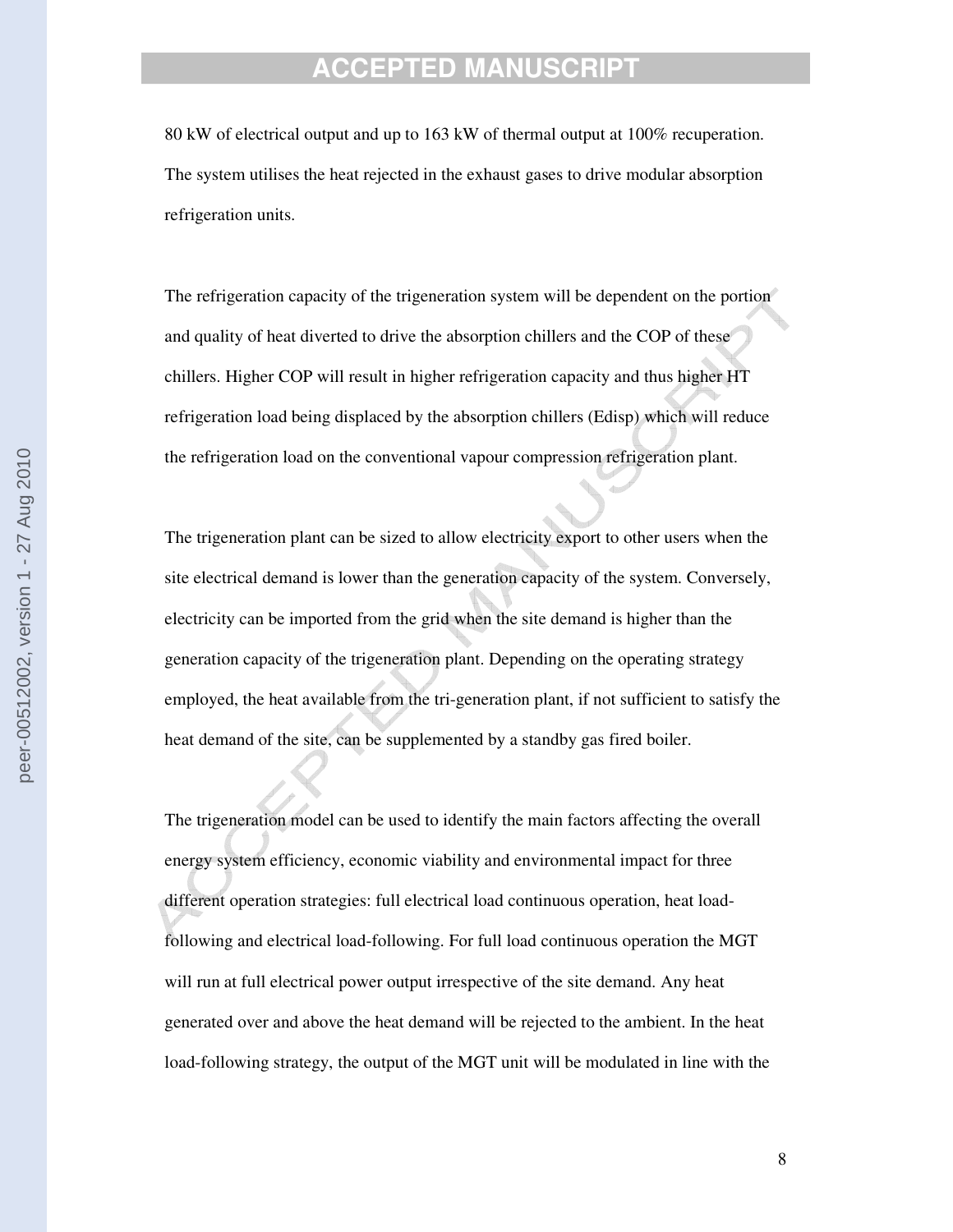site heat demand. This will mean that the electrical power output of the unit will also vary and any deficiency will be made up from the national grid. In the event that the local generation capacity exceeds the site electrical demand the excess electricity will be exported to the grid. In the electrical load following strategy, the electrical output of the MGT unit will be modulated to match the site electrical demand. Any deficiency in heat output will be made up by a gas boiler and any excess heat will be rejected to the ambient.

### **4. Overview of the Experimental Investigations**

The performance characteristics of a MGT based trigeneration system were obtained in a test facility established at Brunel University for CHP and trigeneration research with funding from the Department of the Environment Food and Rural Affairs (DEFRA) and support from a number of industrial partners. The CHP module is based on a  $80 \text{ kW}_e$ recuperative cycle gas turbine which was available from Bowman Power, one of the industrial partners in the project. MGT units with nominal electrical power capacities in the range 30 and 100 kW<sub>e</sub> are available from a number of manufacturers. The 80 kWe unit represents a good compromise between size and modularity for supermarket applications. The performance of the unit over a range of electrical power outputs between 10 and 80 kWe is shown in Figure 6. From Figure 6(a) that shows the variation in electrical generation efficiency and exhaust gas temperature with power output it can be seen that both the electrical efficiency and exhaust gas temperature increase with electrical power output. At maximum power output of  $80 \text{ kW}_e$ , the electrical efficiency is just over 26 % and the exhaust gas temperature 275 °C.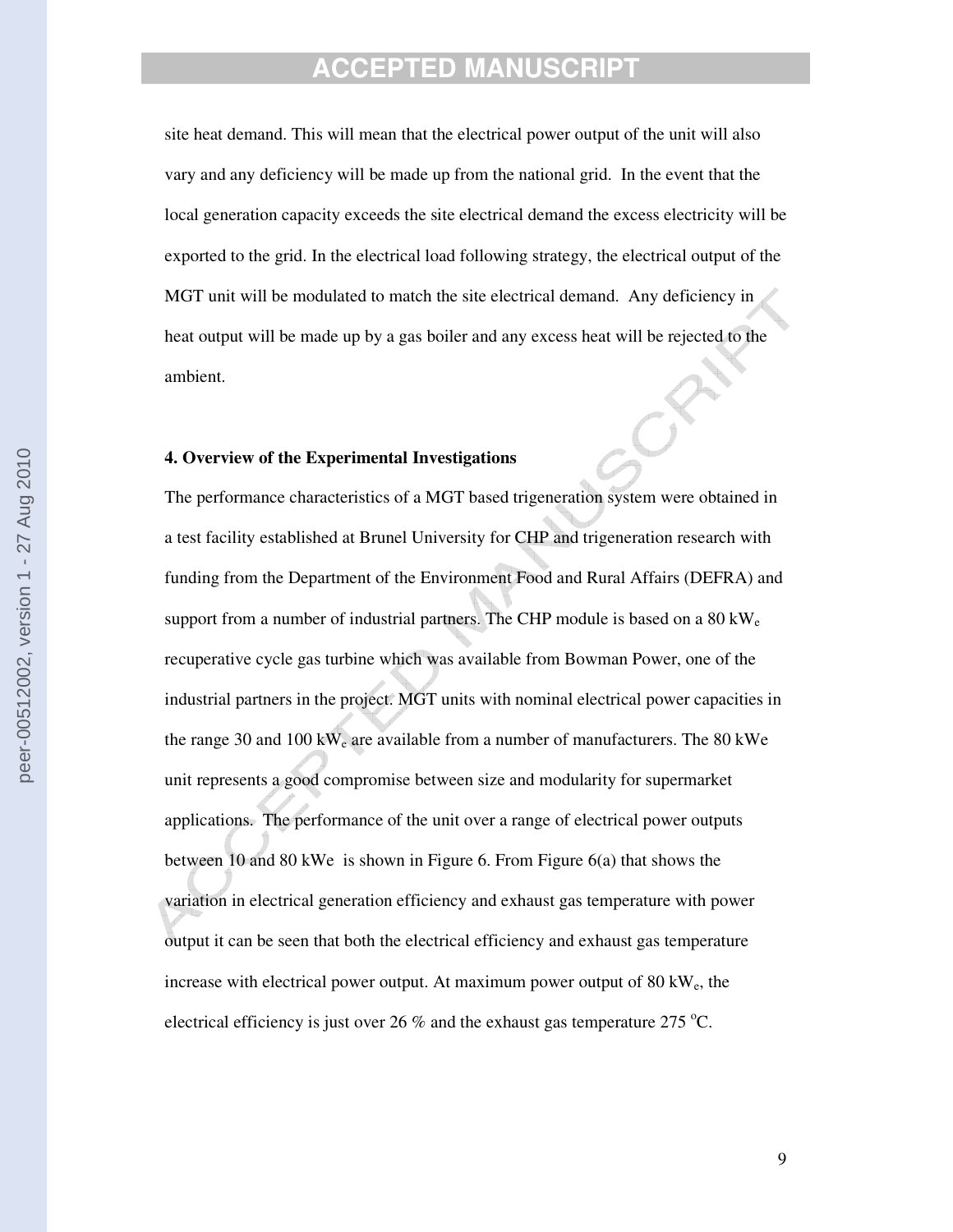The variation of the electrical generation efficiency with power output can be described by:

$$
\eta_e = -0.002 * (E_{CHP})^2 + 0.4888 * (E_{CHP}) + 0.4161
$$
\n(1)

The thermal energy in the exhaust gases can be calculated based on the exhaust gas mass flow rate of the turbine, which is 0.83 kg/s and the difference between the exhaust gas temperature and an ambient reference temperature. This temperature was assumed to be 95 °C to avoid condensation of the exhaust gases in the heat recovery unit.

The heat to power ratio is an important performance parameter for CHP and trigeneration units when they operate on the heat load-following strategy. The variation of the heat to power ratio with thermal energy output for the  $80 \, \text{kW}_e \, \text{MGT}$  unit is shown in Figure 6 (b). It can be seen that at full load and maximum thermal output the heat to power ratio is 2.0 but as the unit is modulated to reduce the thermal output the heat to power ratio increases exponentially . This will reduce significantly the electrical output available from the unit. The variation of the heat to power ratio of the MGT unit with thermal output can be described by:

$$
H/P = 39.324 \cdot e^{-0.0182 \cdot \nu} Q_{CHP}
$$
 (2)

The absorption unit employed is a gas-fired ammonia-water chiller of refrigeration capacity of 12 kW<sub>c</sub> at ambient temperature of 35  $\mathrm{^{\circ}C}$  and brine flow temperature of –5  $\mathrm{^{\circ}C}$ [15]. The unit was installed and tested over a range of brine delivery temperatures between  $+3$  °C and  $-11$  °C at constant brine flow rate of 2.3 m<sup>3</sup>/h. The unit was sited outdoors and hence it was not possible to control the ambient temperature. During the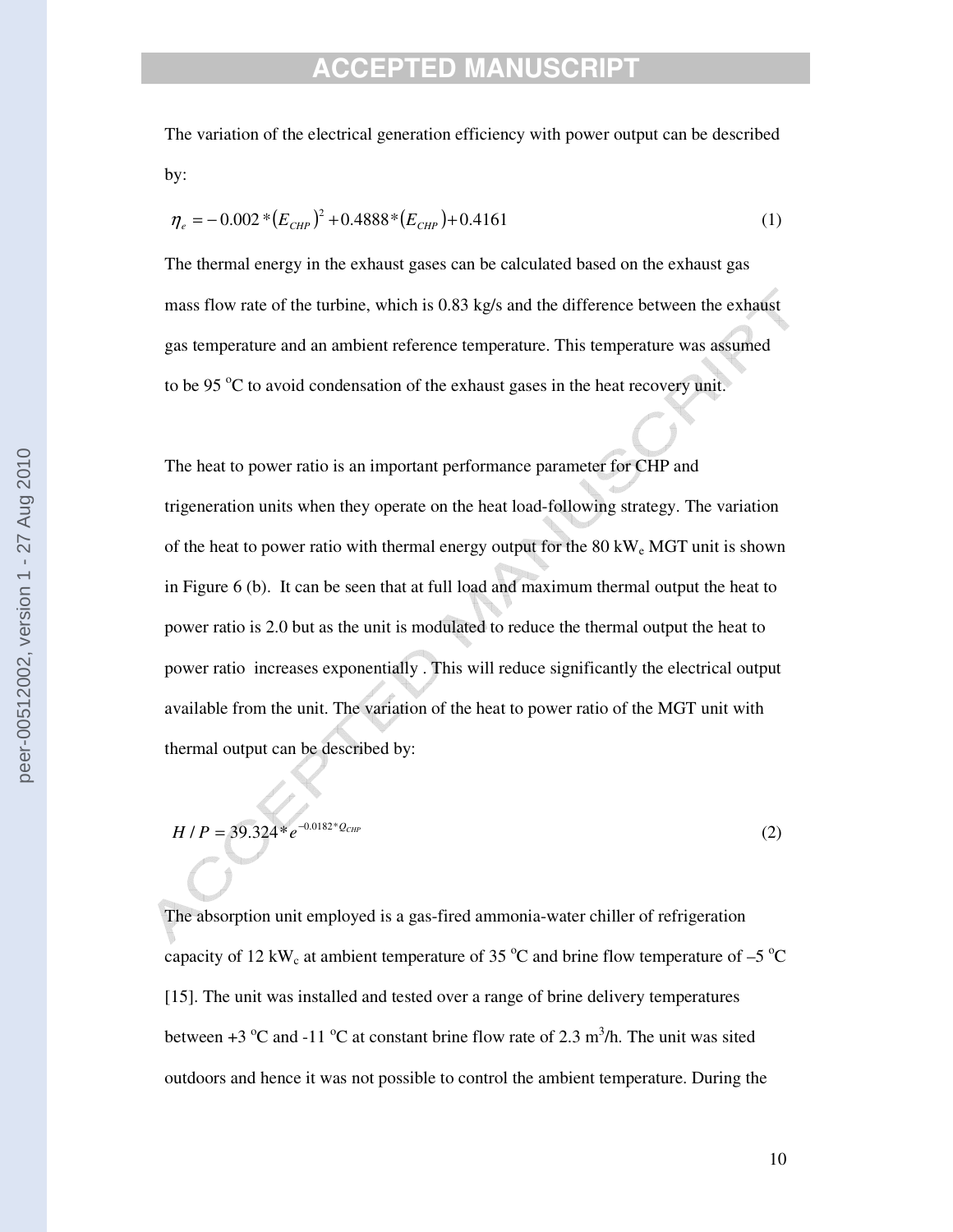tests, however, the variation in ambient temperature was not significant and the results, for presentation purposes, were grouped in two temperature sets,  $16.5 \pm 1.5$  °C and  $20 \pm 1.5$ 1.5 °C. The test results, presented in Figure 7, show the refrigeration capacity to increase from around 10 kW<sub>c</sub> at a brine flow temperature of -10  $^{\circ}$ C to around 15 kW<sub>c</sub> at brine flow temperature of  $+2$  °C. For the same temperature range the COP of the unit determined as the ratio of refrigeration capacity to gas energy input increased from 0.4 to 0.6. For operation with the MGT unit in a trigeneration arrangement, the generator of the gas fired absorption unit was modified to operate in an indirect fired mode using a heat transfer fluid to transfer heat from the MGT heat recovery heat exchanger to the absorption unit [24].

#### **5. Results and Discussion**

Two different operating strategies for the trigeneration system were investigated and presented in this paper based on the 80 kW<sub>e</sub> MGT-CHP units and a system design to displace a minimum of 50% of the supermarket's HT refrigeration demand. These are the i) full electrical load-continuous operation strategy and ii) heat load-following operation. Results for the third possible operating strategy, electrical load-following, are not presented, because if the system is not sized to satisfy the maximum electrical demand of the site this strategy will be the same as the full electrical load continuous operation strategy.

The energy consumption characteristics of the supermarket and trigeneration system performance data used in the analysis are summarised in Table 1. The trigeneration system assumes the use of 2 MGT units and a number of  $12 \text{ kW}_e$  absorption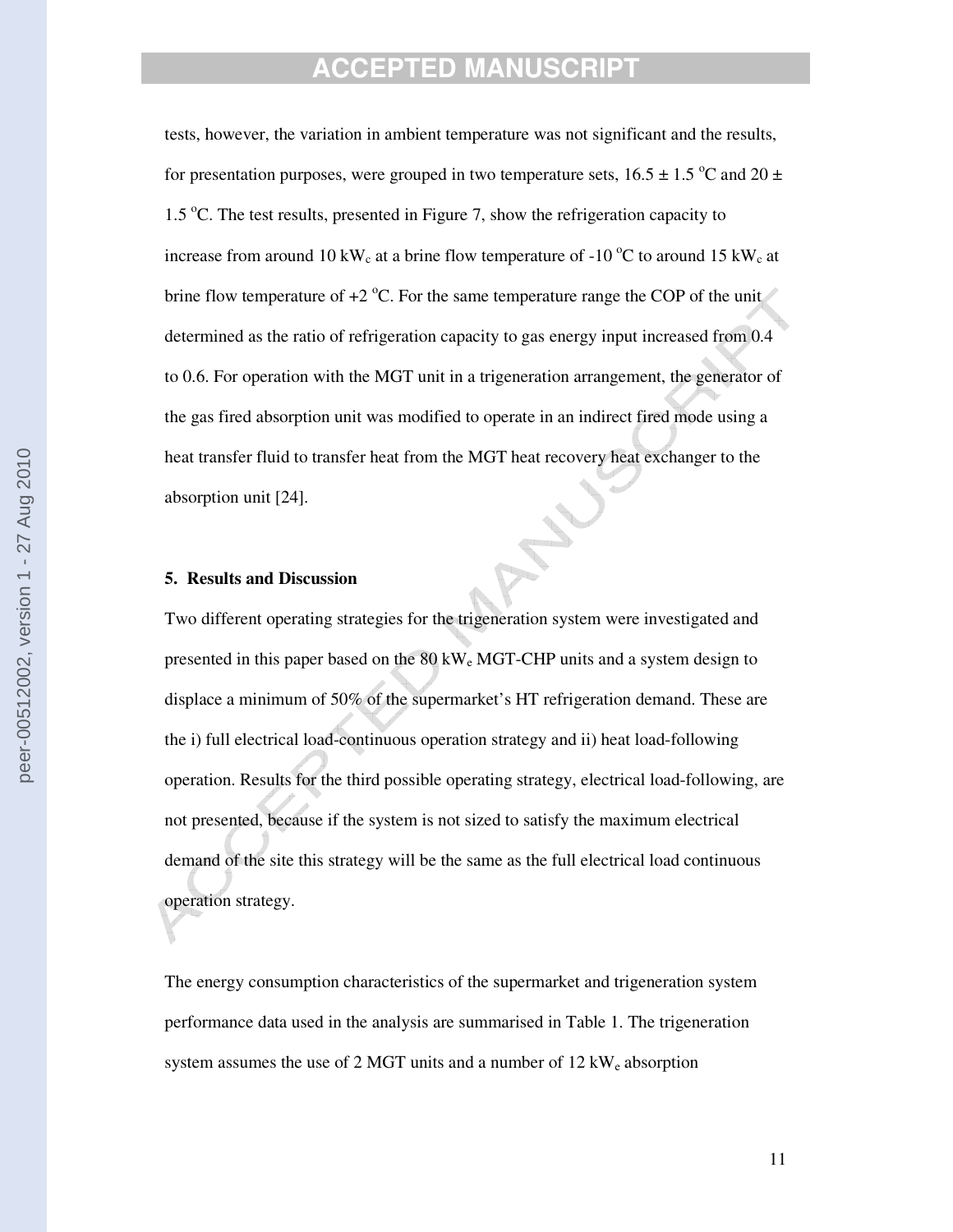refrigeration units that can vary depending on the amount of heat available from the MGT units to drive them. The economic variables and environmental parameters such as fuel emission factors are given in Table 2 and all the equations used for the calculation of the system performance are given in the Appendix.

In the full load operating strategy a fraction of the heat generated by the MGT units  $(\alpha)$ will be diverted to drive the absorption chillers and the remainder will be used to satisfy the heat demand. Any excess heat will be rejected to the ambient. In the heat following strategy the output of the MGT units will be modulated so that the heat available exactly matches the heat demand.

Figure 8 shows the variation of the overall efficiency of the trigeneration system as a function of  $(\alpha)$  for the two operating strategies and for two absorption refrigeration system COPs, 0.5 and 1.0. The overall efficiency was determined from:

$$
\eta_{ov,tri} = \left[ \frac{\left( E_{CHP} + Q_{heating} + CC_{HT,refrigeration} \right)}{F_{CHP}} \right] \times 100\%
$$
\n(3)

The reason that the two COP values of 0.5 and 1.0 were chosen is that the former is the average value obtained from laboratory tests (see Figure 7) and also delivered by commercially available low temperature ammonia-water systems operating with fluid delivery temperatures down to -10  $^{\circ}$ C whereas the latter is to demonstrate the potential energy and emission savings if more efficient ammonia-water systems are developed.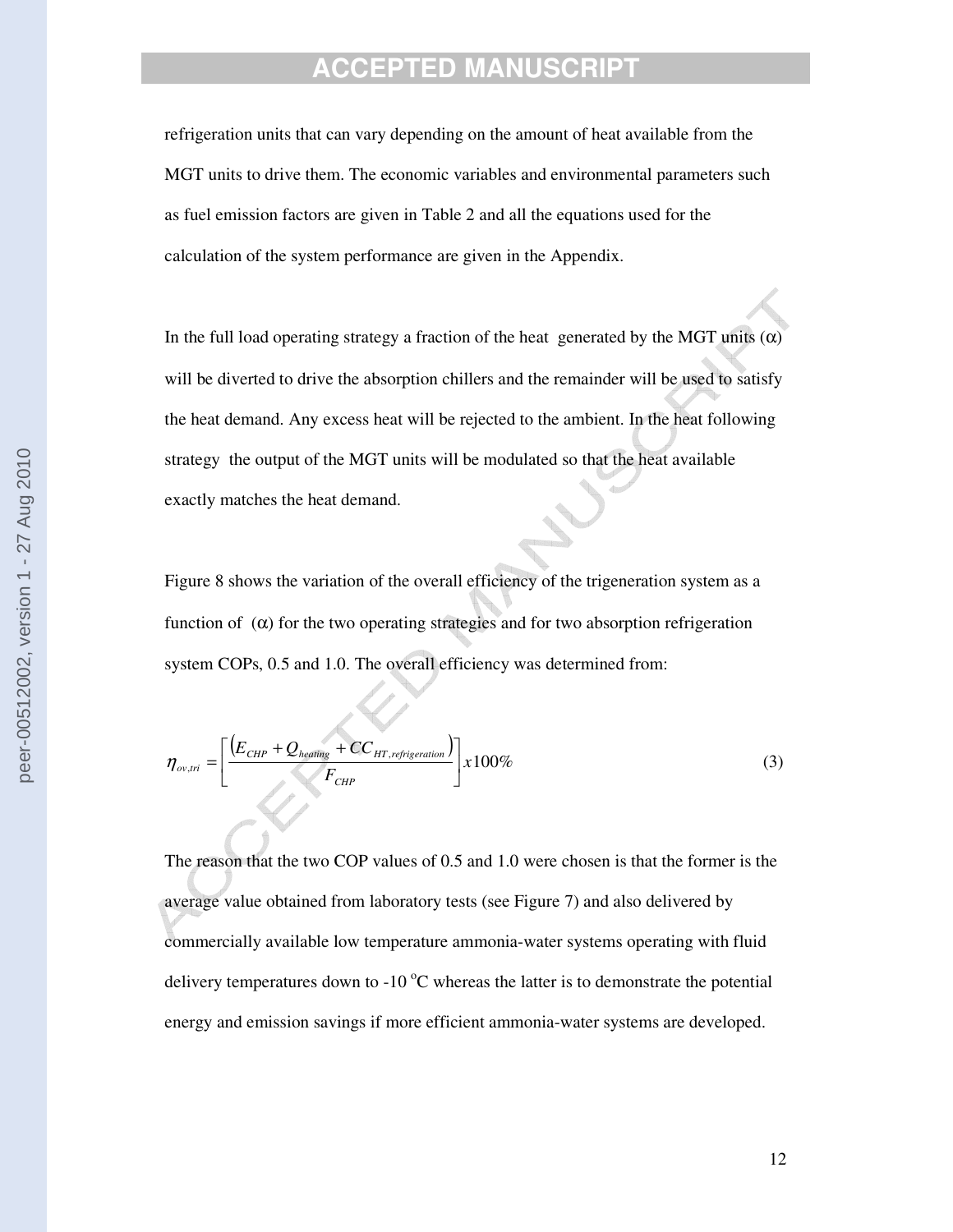It can be seen that for both operating strategies, the absorption system COP has a significant impact on the overall system efficiency. This effect will vary with  $(\alpha)$  and for high values of  $(\alpha)$  can be as high as 30%. As  $(\alpha)$  increases, the overall system efficiency increases up to a value of  $(\alpha)$  of 80%. Above this value the overall efficiency stays almost constant for the refrigeration system COP of 1.0 and drops slightly for the COP of 0.5. The operating strategy has only a very small effect on the overall system efficiency. At low values of  $(\alpha)$ , full load operation (FLC) gives a slightly better efficiency than heat load following operation (HLF). This is because, the system will have excess heat capacity and to match the heat generated to the heat demand the MGT will operate at part load conditions with a consequent reduction in power output and efficiency (Figure 6). As  $(\alpha)$  increases more heat will be diverted to drive the absorption chillers which will reduce the amount available for heating purposes. This will improve the load factor of the system which will lead to a higher efficiency.

Figure 9 shows the variation of the Fuel Energy Savings Ratio (FESR) with  $(α)$  for the two operating strategies. It can be seen that for values of  $(\alpha)$  below 90%, the full load operating strategy leads to better performance than the heat load operating strategy. Above 90% the two strategies lead to the same FESR. The reason for the lower FESR at low values of (α) for the HLF strategy is the part load operation of the system at reduced heat demand. Two gas turbines are used for the supermarket under consideration. Because of the low heat demand of the supermarket in the summer months (Figure 2) if the HLF strategy is used and too much heat is diverted from the absorption chillers to provide space heating at low  $(\alpha)$  values, then the speed of the turbine and its thermal output will be reduced to the point that just matches the space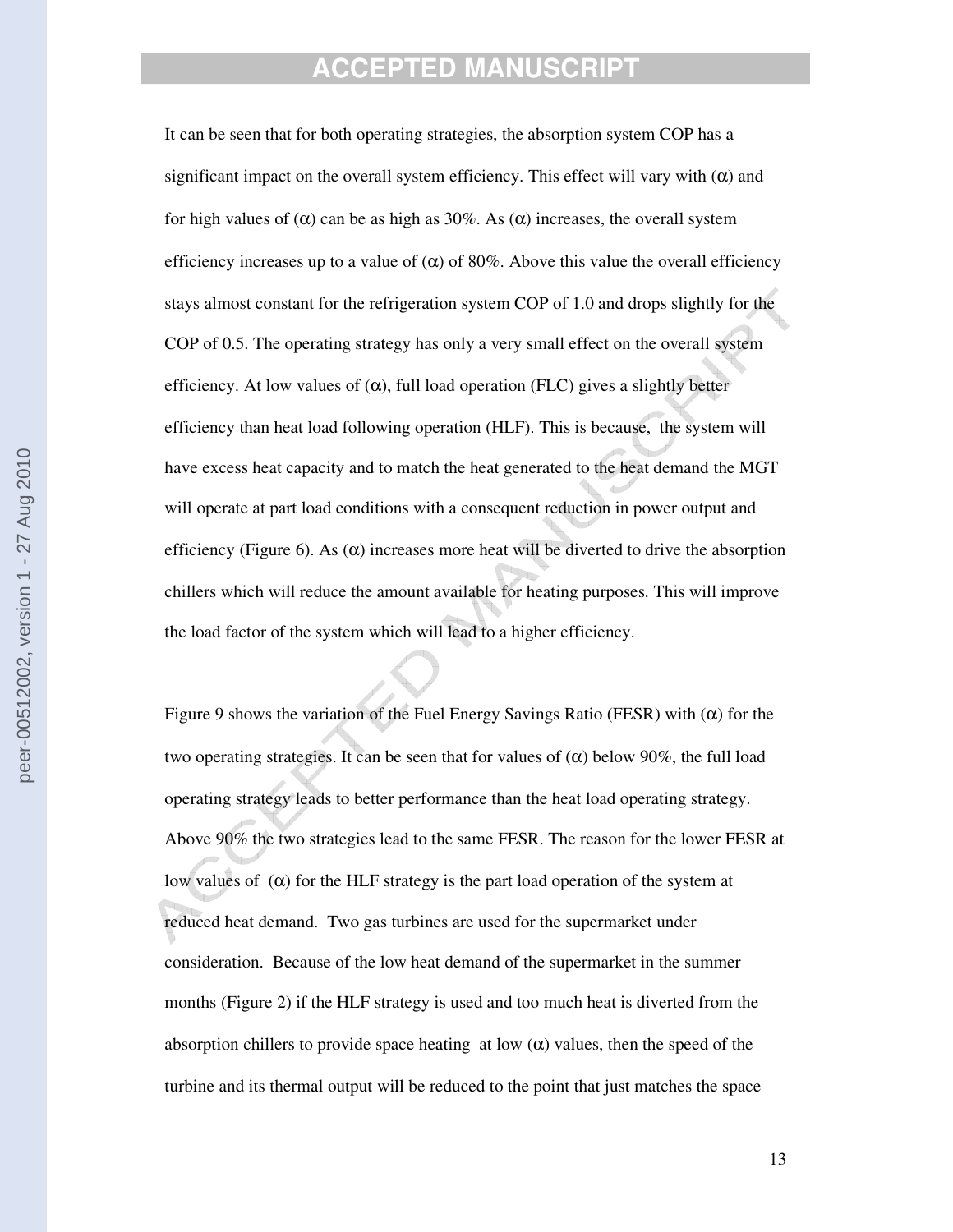heat load demand. The electrical power output will also be reduced and the power requirement from the electricity grid will increase to meet the total electrical and refrigeration load demand of the supermarket. This will lead to a lower FESR compared to the full electrical load (FLC) operating strategy.

For a refrigeration system COP of 0.5, the FESR of the trigeneration system is only marginally positive (only very small energy savings over the conventional system). For a COP of 1.0, the energy savings are of the order of 17% when  $(\alpha)$  is above 80%. The corresponding greenhouse gas emissions savings are shown in Figure 10. Again the emissions savings are minimal for a COP of 0.5 but increase substantially to around 370 tonnes  $CO<sub>2</sub>$  per year for a COP of 1.0.

Figure 11 shows the variation of the payback period of the trigeneration system with (α). For the full load operating strategy, variation of (α) has very little impact on the payback period. For the heat following strategy, the payback reduces with increasing (α) until it becomes equal to that of the full load strategy at  $(α)$  above 85%. For the conditions considered, the payback period of the system is 4.0 years for a COP of 1.0 and 5.3 years for a COP of 0.5.

The relative cost of electricity and fuel used to generate it in a power plant has a significant impact on the economic viability of power generation systems. Various terms such as 'spark gap' and 'spark spread' are used by industry and researchers to refer to the difference in prices but the definition of these can vary. For a CHP system, spark spread is normally the difference between the offset cost of purchased grid power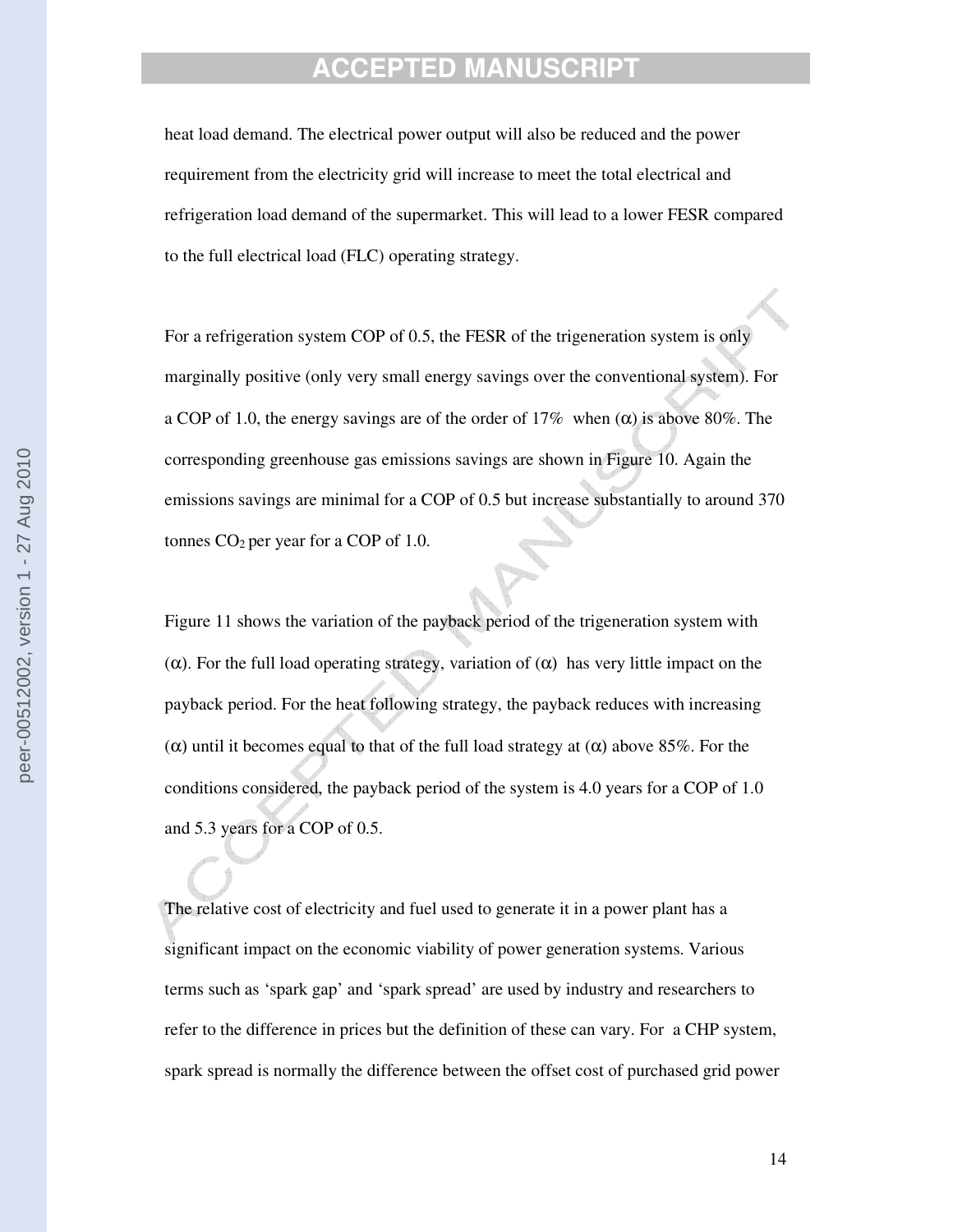and the cost of fuel for the CHP system to produce power and heat on site. Sometimes, however, spark spread is used to indicate the ratio between the market price of electricity produced and the cost of fuel for its production [25]. Figure 12 shows the effect of the ratio between electricity and gas prices on the payback period. It can be seen that the payback period is very sensitive to the difference between the electricity and gas prices particularly for low refrigeration system COPs. For the full load operating strategy and a COP for the refrigeration system of 0.5, the payback reduces from 15 to below 3 years as the electricity to gas price ratio increases from around 3 to around 7. For a COP of 1.0, the effect of electricity to gas price ratio reduces, with the payback period reducing from around 6 years to just below 3 years with an increase in the price ratio from 3.0 to 7.0.

### **6. Conclusions**

Assessment of the feasibility of application of trigeneration to supermarkets has shown that:

- 1. For  $(\alpha)$  below 85 %, the continuous full load operating strategy gives better energetic, economic and environmental performance than the heat load following strategy due to the reduction in the efficiency of the MGT units at part load conditions. For  $(\alpha)$  above 85% the two operating strategies lead to similar performance.
- 2. For operation at refrigeration temperatures down to  $-12$  °C, the COP of the absorption system should be greater than 0.5 for a micro-gas turbine trigeneration system to produce emissions savings. For a COP of 1.0 the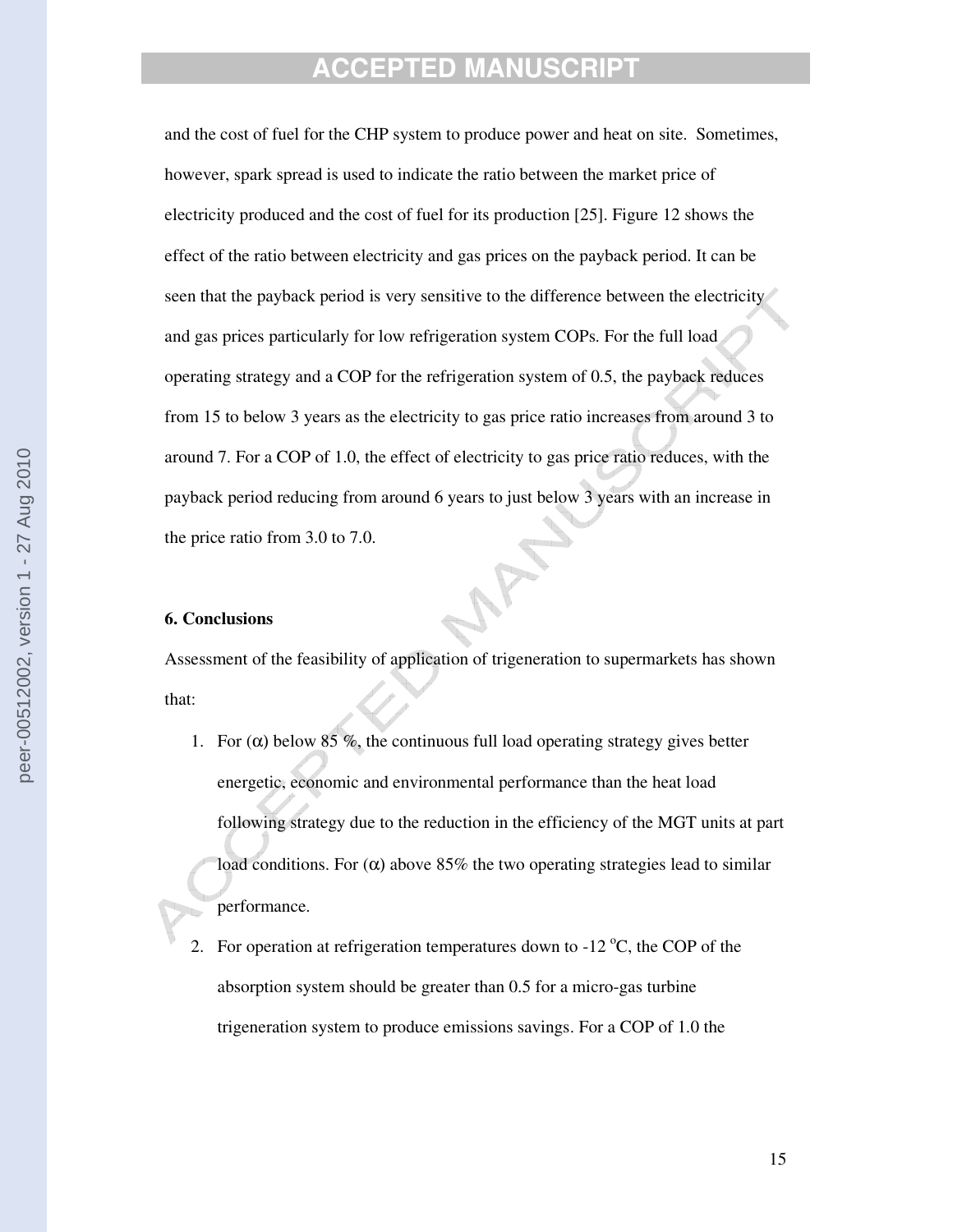trigeneration system considered in the case study will produce emissions savings of 300 tonnes of  $CO<sub>2</sub>$  per year.

- 3. The economic viability of a gas driven trigeneration system is very sensitive to the relative prices of natural gas and grid electricity. The wider the gap between electricity and gas prices the lower will be the payback period of the trigeneration system. In the case considered, for the full load operating strategy, an electricity to gas price ratio of 4.0 will give a payback period of 5.7 years for an absorption system COP of 0.5 and 3.8 years for a COP of 1.0.
- 4. The model developed can be used to analyse and compare the performance of alternative trigeneration system designs and operating strategies in food and other industrial and commercial applications.

### **Acknowledgements**

The authors wish to acknowledge the financial support received from the Food Technology Unit of DEFRA for this project. The contribution of the industrial collaborators Bond Retail Services Ltd, Apex Air Conditioning and Bowman Power as well as the financial support from the TPSDP project, Bali State Polytechnic, Indonesia and the School of Engineering and Design, Brunel University, are also acknowledged.

#### **Nomenclature**

- CC cooling capacity
- CCL climate change levy
- CHP combined heat and power
- CIT compressor inlet temperature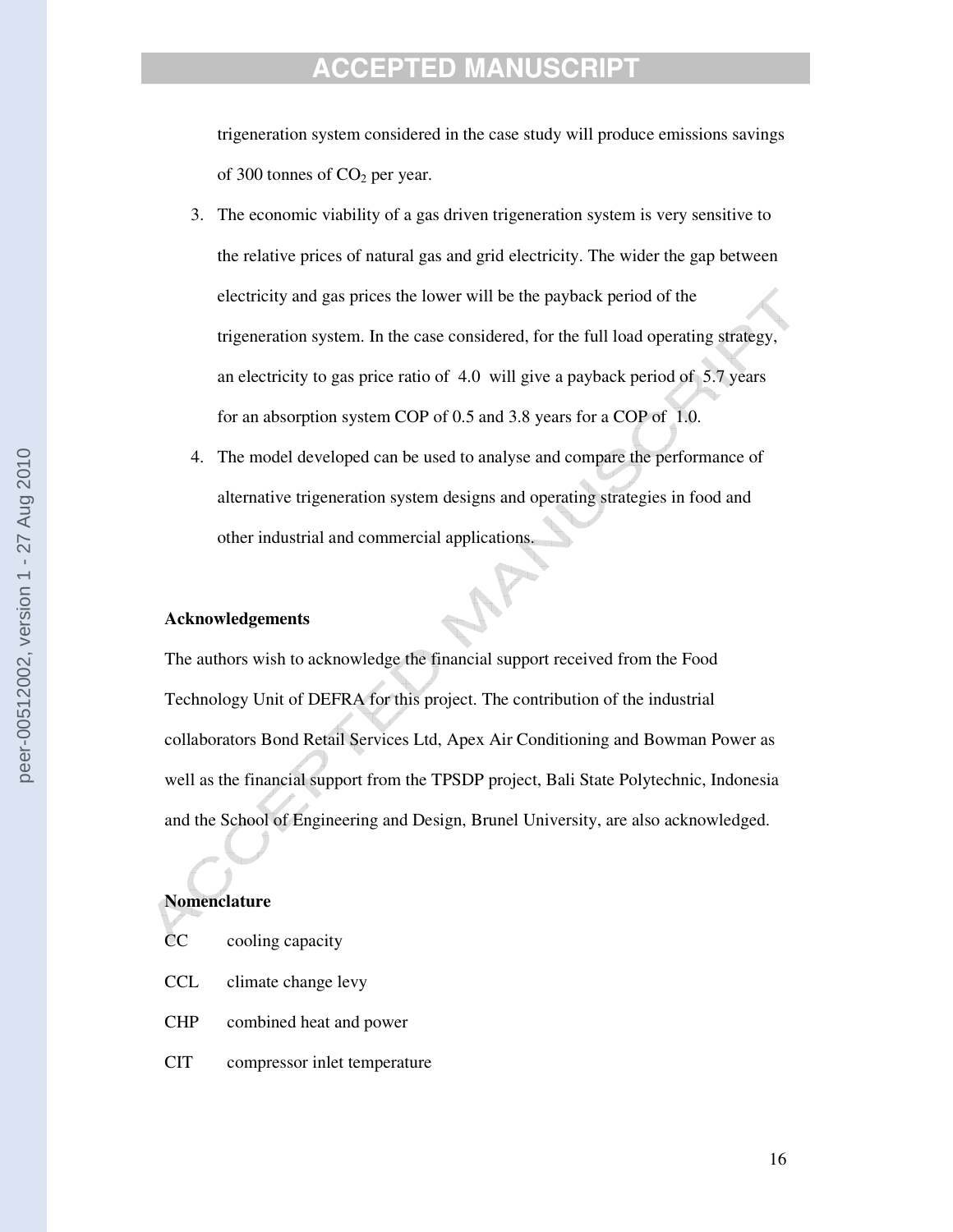**MANUSCRIPT** 

- COP coefficient of performance
- E electrical power
- EC energy costs
- $EM$   $CO<sub>2</sub>$  emissions
- EMF  $CO<sub>2</sub>$  emission factors
- ES energy supply
- F fuel consumption
- FESR fuel energy saving ratio
- FLC full load continuously
- GCV gross calorific value
- HLF heat load-following
- H/P heat to power ratio
- HT high temperature
- LT low temperature
- MGT micro-gas turbine
- NCV net calorific value
- PB payback period
- Q heat energy
- T&D transmission and distribution
- UC unit cost
- VAT value added tax

### **Greek Symbols**

 $\alpha$  fraction of micro gas turbine heat output diverted to drive absorption chillers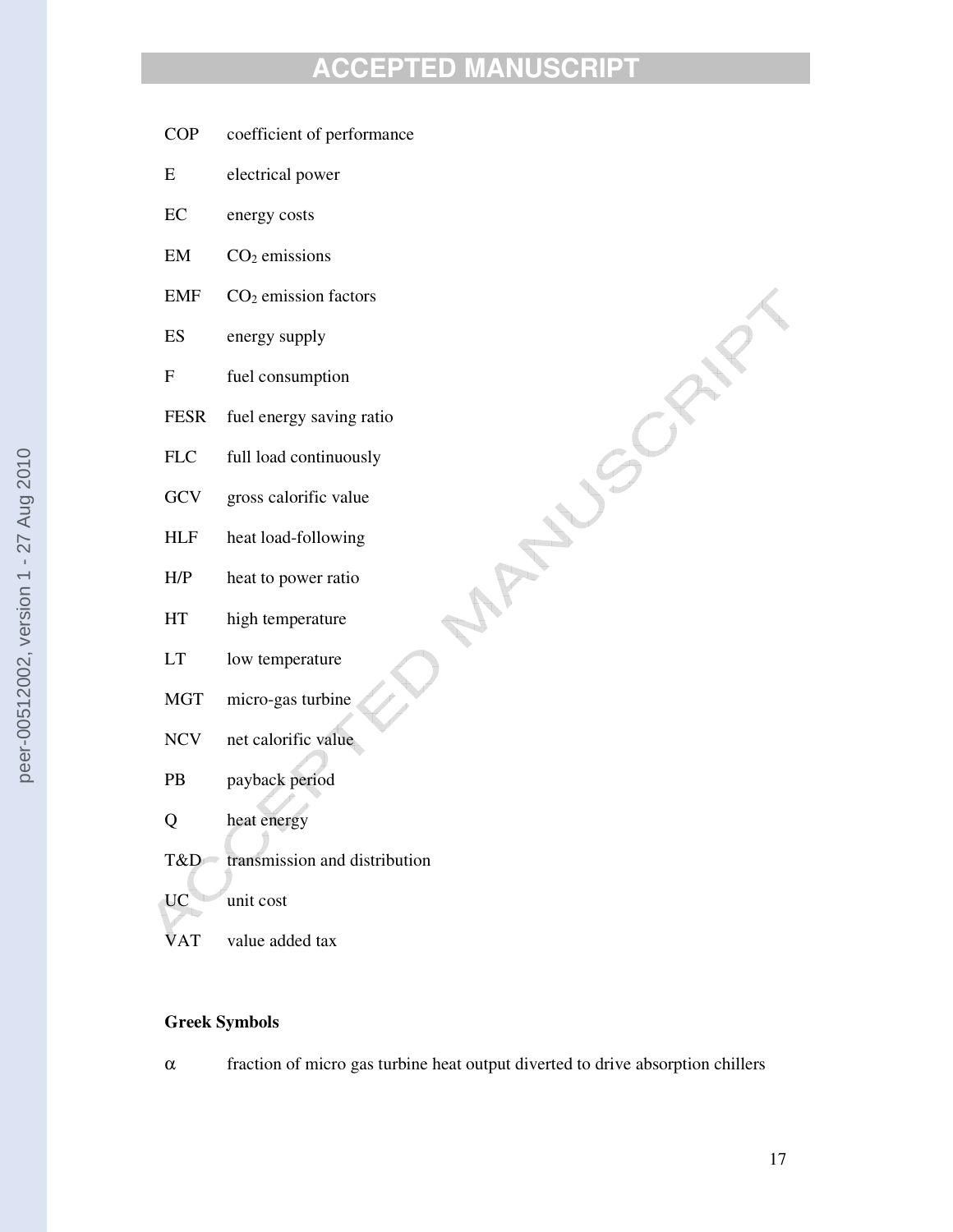η efficiency

## **Subscript**

| abs         | absorption system                          |
|-------------|--------------------------------------------|
| aux, boiler | auxiliary boiler                           |
| $\mathbf c$ | cooling                                    |
| conv        | conventional system                        |
| conv, grid  | grid electricity of the conventional plant |
| disp        | displaced                                  |
| e           | electrical                                 |
| el          | electric-driven vapour compression chiller |
| exh         | exhaust gas                                |
| f           | fuel                                       |
| grid        | National grid                              |
| $\rm NG$    | natural gas                                |
| ov,tri      | overall trigeneration system               |
| ref         | reference                                  |
| th          | thermal                                    |
| tri         | trigeneration plant                        |

## **References**

[1] J. Shilliday, S.A. Tassou, Use of solar energy to reduce the use of non-renewable energy in food distribution and retail-Final Report, Brunel University, UK, 2006.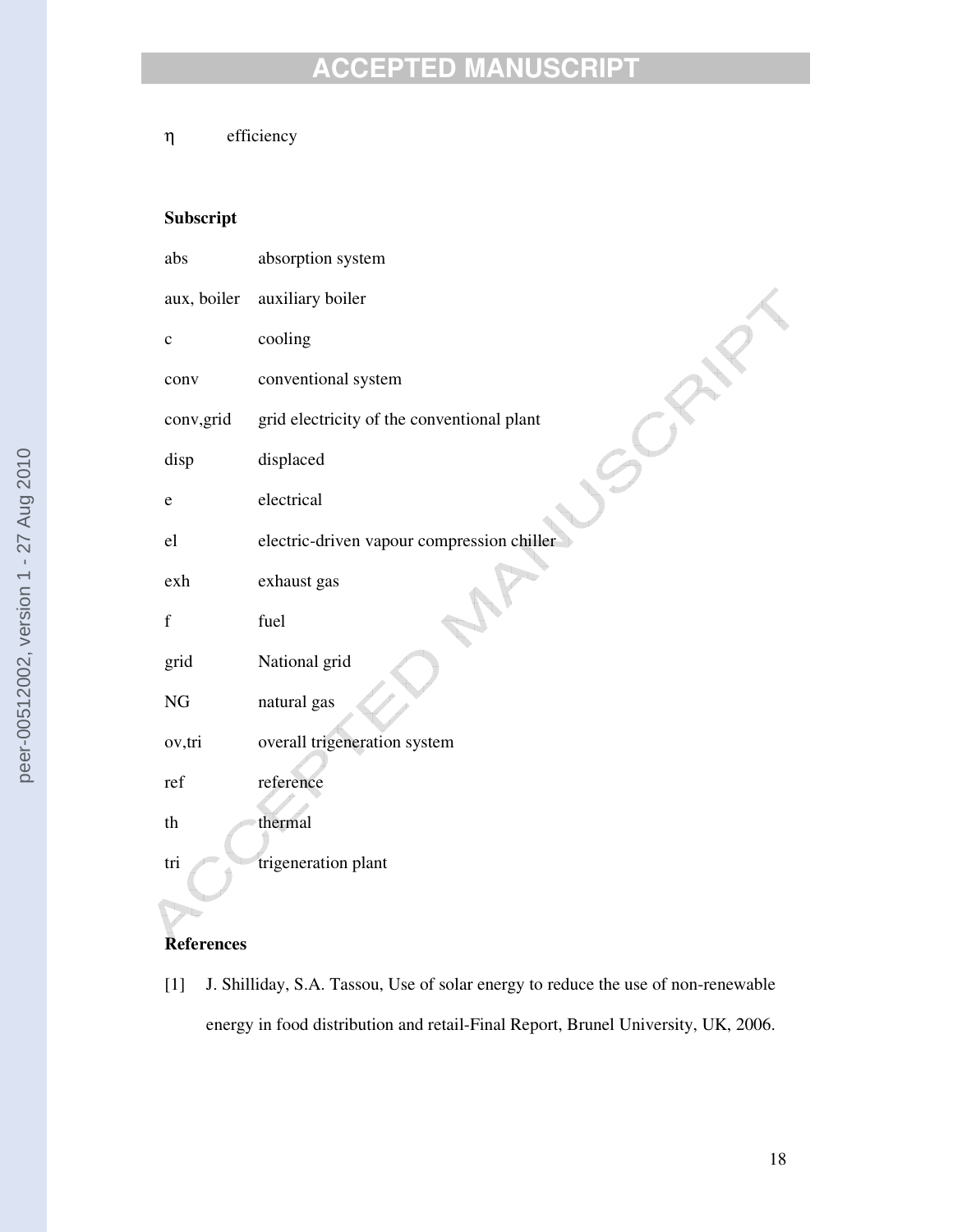- [2] ETSU, Small-Scale Combined Heat and Power for Buildings-Good Practice Guide 176, Crown, UK, 1996.
- [3] A. Martens, The energetic feasibility of CHP compared to the separate production of heat and power, Applied Thermal Engineering, 18 (1998) 935-946.
- [4] X.Q. Kong, R.Z. Wang, X.H. Huang, Energy efficiency and economic feasibility of CCHP driven by Stirling engine, Energy Conversion and Management, 45 (2004) 1433-1442.
- [5] V. Havelsky, Energetic efficiency of cogeneration systems for combined heat, cold and power production, International Journal of Refrigeration, 22 (1999) 479- 485.
- [6] H. Li, L. Fu, K. Geng, Y. Jiang, Energy utilization evaluation of CCHP systems, Energy and Buildings, 38 (2006) 253-257.
- [7] J. Bassols, B. Kuckelkorn, J. Langreck, R. Schneider, H. Veelken, Trigeneration in the Food Industry, Applied Thermal Engineering, 22 (2002) 595-602.
- [8] P. Colonna, S. Gabrielli, Industrial trigeneration using ammonia-water absorption refrigeration systems (AAR), Applied Thermal Engineering, 23 (2003) 381-396
- [9] P.M.T. Heteu, L. Bolle, Economie d'énergie en Trigeneration, International Journal of Thermal Sciences, 41 (2002) 1151-1159.
- [10] G.G. Maidment, X. Zhao, S.B. Riffat, G. Prosser, Application of combined heatand-power and absorption cooling in a supermarket, Applied Energy, 63 (1999) 169-190.
- [11] http://www.retscreen.net/, accessed 15/01/2006, 2006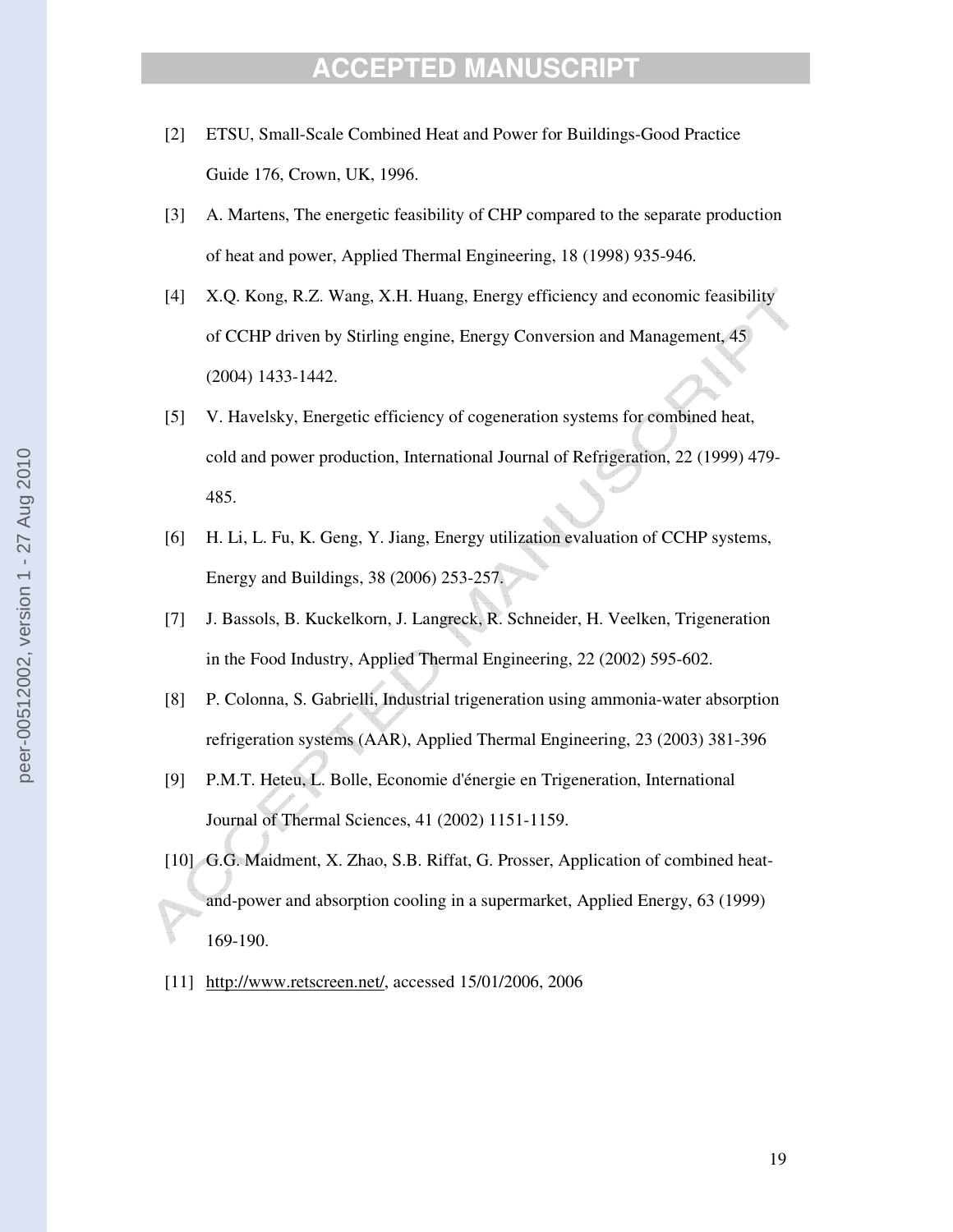- [12] X.Q. Kong, R.Z. Wang, X.H. Huang, Energy optimization model for a CCHP system with available gas turbines, Applied Thermal Engineering 25 (2005) 377- 391.
- [13] E. Cardona, A. Piacentino, A methodology for sizing a trigeneration plant in mediterranian areas, Applied Thermal Engineering, 23 (2003) 1665–1680.
- [14] S. A. Tassou, I. Chaer, N. Sugiartha, Y. Ge, D. Marriott, Application of Trigeneration Systems to the Food Retail Industry, Energy Conversion and Management, 48 (2007) 2988-2995.
- [15] http://www.robur.com/home\_eng.jsp, accessed 10/01/2006, 2006
- [16] Anon, Energy white paper: Meeting the energy challenge, DTI, UK, 2007
- [17] TSO, Digest of United Kingdom Energy Statistics, Crown, UK, 2007
- [18] Anon, Quarterly Energy Prices December 2007, BERR, UK, 2007.
- [19] Anon, Climate Change Levy (CCL)-rates to rise at 1 April 2007, http://www.hmrc.gov.uk, accessed 10/12/2007, 2007
- [20] Anon, Guidelines to DEFRA's GHG conversion factors for company reporting, http://www.defra.gov.uk/environment/business/envrp/conversion-factors.htm, accessed 20/12/2007, 2007.
- [21] D.R. Wulfinghoff, Energy Efficiency Manual, Energy Institute Press, Maryland, USA, 1999.
- [22] ETSU, The operation and maintenance of small-scale combined heat and power-Guide Practice Guide 226, Crown, UK, 1998
- [23] A.Y. Petrov, A. Zaltash, S.D. Labinov, D.T. Rizy, Evaluation of Different Efficiency Concepts of an Integrated Energy System (IES). In: Proceedings of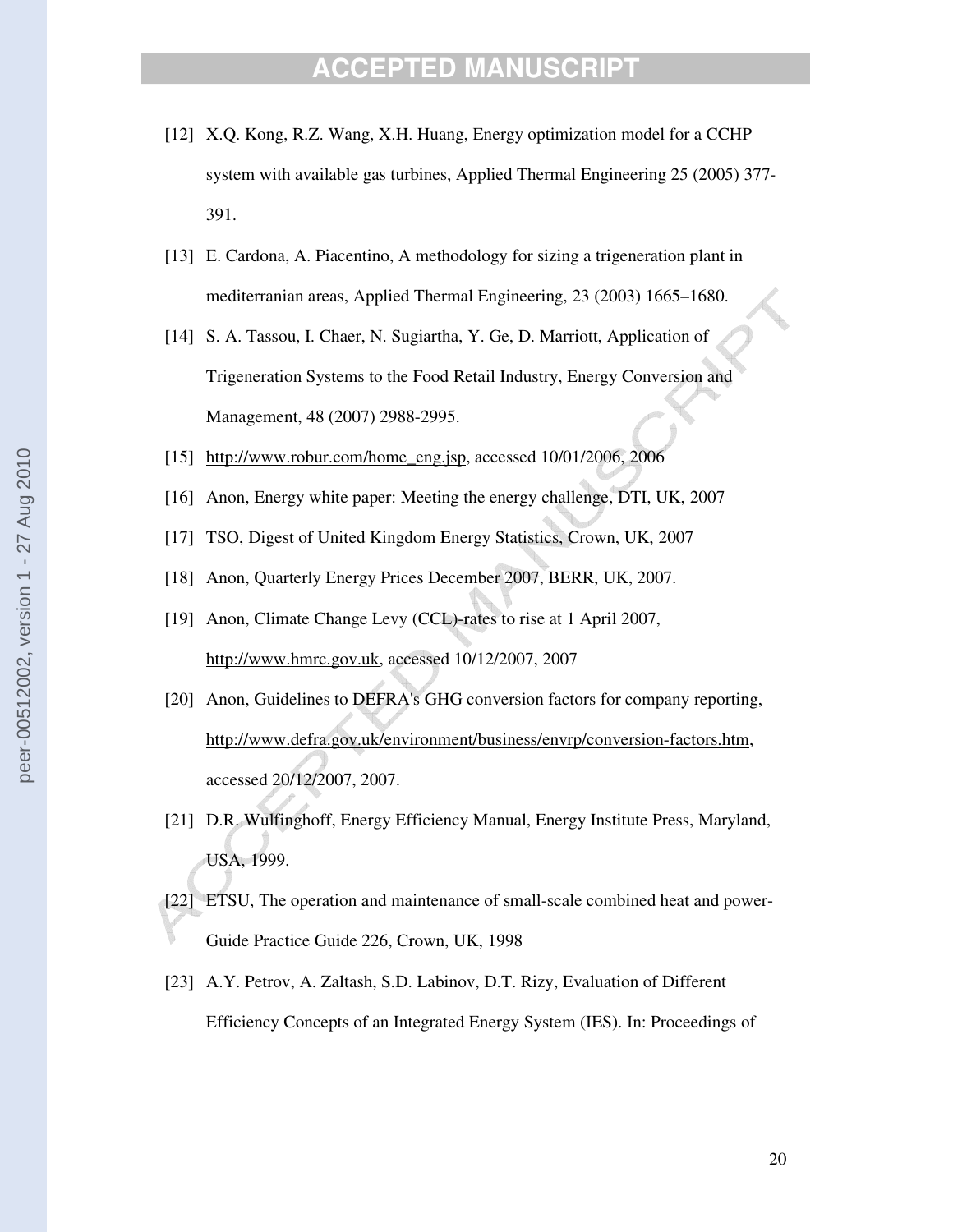IMECE2004, 2004 ASME International Mechanical Engineering Congress and Exposition, Anaheim, California, November 13-19, 2004.

- [24] S. A. Tassou, D. Marriott, I. Chaer, N. Sugiartha, N. Suamir, Trigeneration a solution to efficient use of energy in the food industry, Proceedings Institute of Refrigeration, 2007-08 7-16, 2008, 16 pgs.
- [25] A. Piacentino, F. Cardona, An original multi-objective criterion for the design of small-scale polygeneration systems based on realistic operating conditions, Appl. Therm. Eng. (2008), 28 (2008) 2391-2404.

#### **Appendix**

#### **Equations Used in the Model**

The key equations used to model the energy and environmental performance of the conventional and trigeneration systems illustrated in Figure 5 are given below.

#### *Conventional system*

Energy supply:

$$
ES_{conv} = \left[ E_{lighting, etc.} + E_{LT, el} + CC_{HT, Re frigeration} + Q_{boiler} \right] x8,760 \quad \text{[kWh]} \tag{a1}
$$

where,

$$
CC_{HT,Re frigeration} = E_{HT,el} \, x \, COP_{HT,el} \tag{a2}
$$

Fuel energy consumption based on separate energy supply]:

$$
F_{conv} = \left(\frac{E_{conv,grid}}{\eta_{e,grid}} + \frac{Q_{boiler}}{\eta_{boiler}}\right) \times 8,760 \quad \text{[kWh]}
$$
 (a3)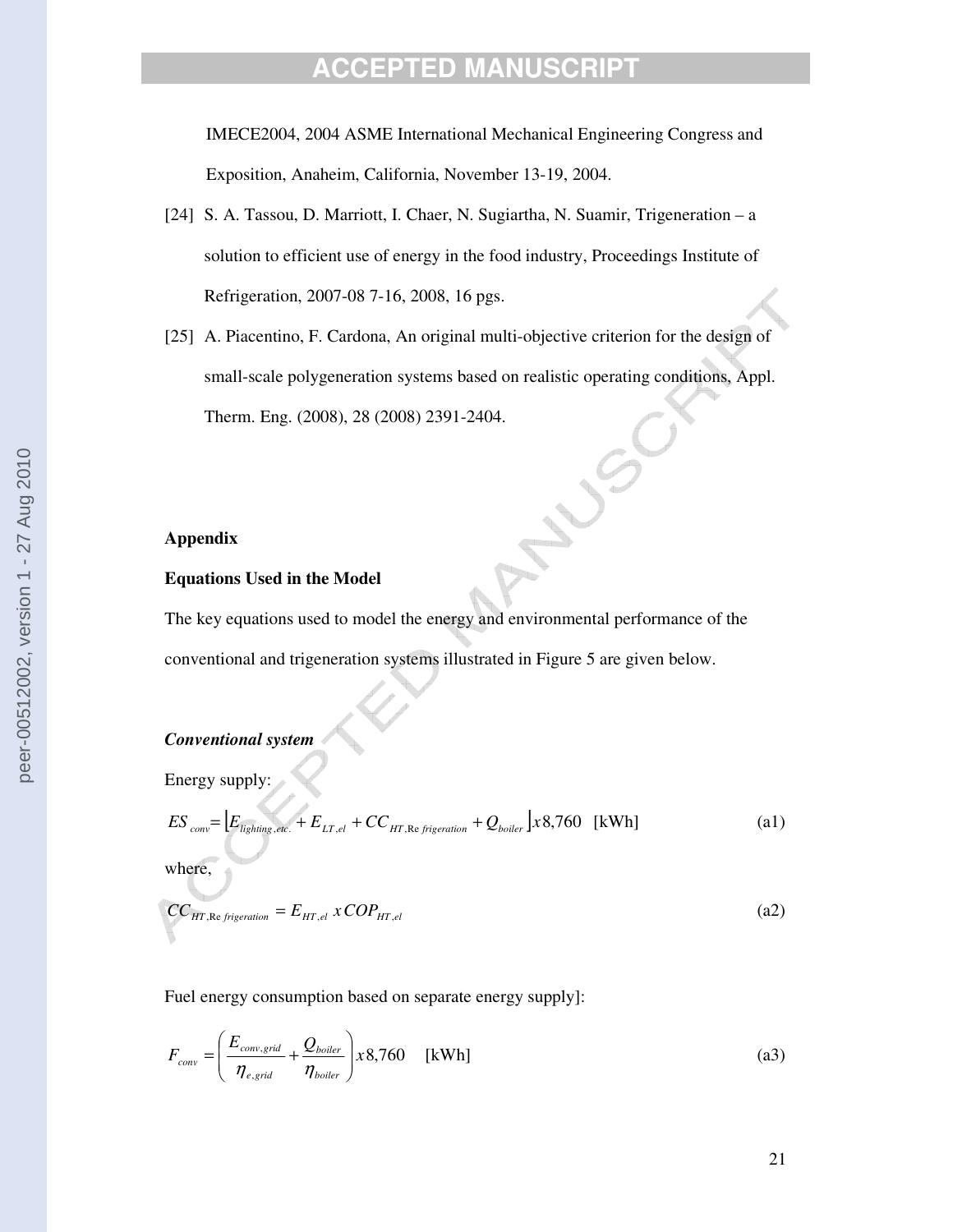Annual energy costs based on electricity and natural gas rates [£]:

$$
EC_{conv} = \left[ \left( E_{conv,grid} \, xUC \, el \right) + \left( \frac{Q_{boiler}}{\eta_{boiler}} \right) xUC_{NG} \right] x8,760 \tag{a4}
$$

Annual  $CO<sub>2</sub>$  emissions from the conventional plant:

$$
EM_{conv} = \left[ \left( EMF_{grid} \times E_{conv,grid} \right) + \left( EMF_{NG} \times \frac{Q_{boiler}}{\eta_{boiler}} \right) \right] \times 8,760 \quad \text{[tonnes]}
$$
 (a5)

### *Trigeneration system*

Energy supply [kWh]:

$$
ES_{\text{tri}} = \left[ E_{\text{CHP}} + (1 - \alpha)xQ_{\text{CHP}} + \alpha xQ_{\text{CHP}} x \left( \frac{COP_{\text{abs}}}{COP_{\text{el}}} \right) \right] xAF x8,760 + \left( E_{\text{grid,import/export}} + Q_{\text{aux,boiler}} \right) x8,760
$$
\n
$$
(a6)
$$

 $\mathcal{S}^r$ 

$$
E_{grid,import\,expr} = E_{conv,grid} - (E_{CHP} + E_{disp}) \text{ [kW_e]}
$$
\n<sup>(a7)</sup>

$$
Q_{CHP} = \dot{m}_{exh} \; c_{p,exh} \; (T_{exh} - T_{ref}) \; [\text{kW}_{th}] \tag{a8}
$$

where,  $\dot{m}_{exh}$  is the exhaust gas mass flow rate,  $c_{p,exh}$  is the specific heat of the exhaust gas,  $T_{exh}$  is the exhaust gas temperature exiting MGT (after recuperator), and  $T_{ref}$  is the ambient reference temperature in which the exhaust heat is available for recovery (limited by the dew point of the flue gas. In this paper,  $T_{ref}$  is taken as 95 °C, which is well above the exhaust gas acid dew point of  $60^{\circ}$ C when natural gas is used as a fuel [21].

Heat to power ratio:

$$
H/P = \frac{Q_{CHP}}{E_{CHP}}\tag{a9}
$$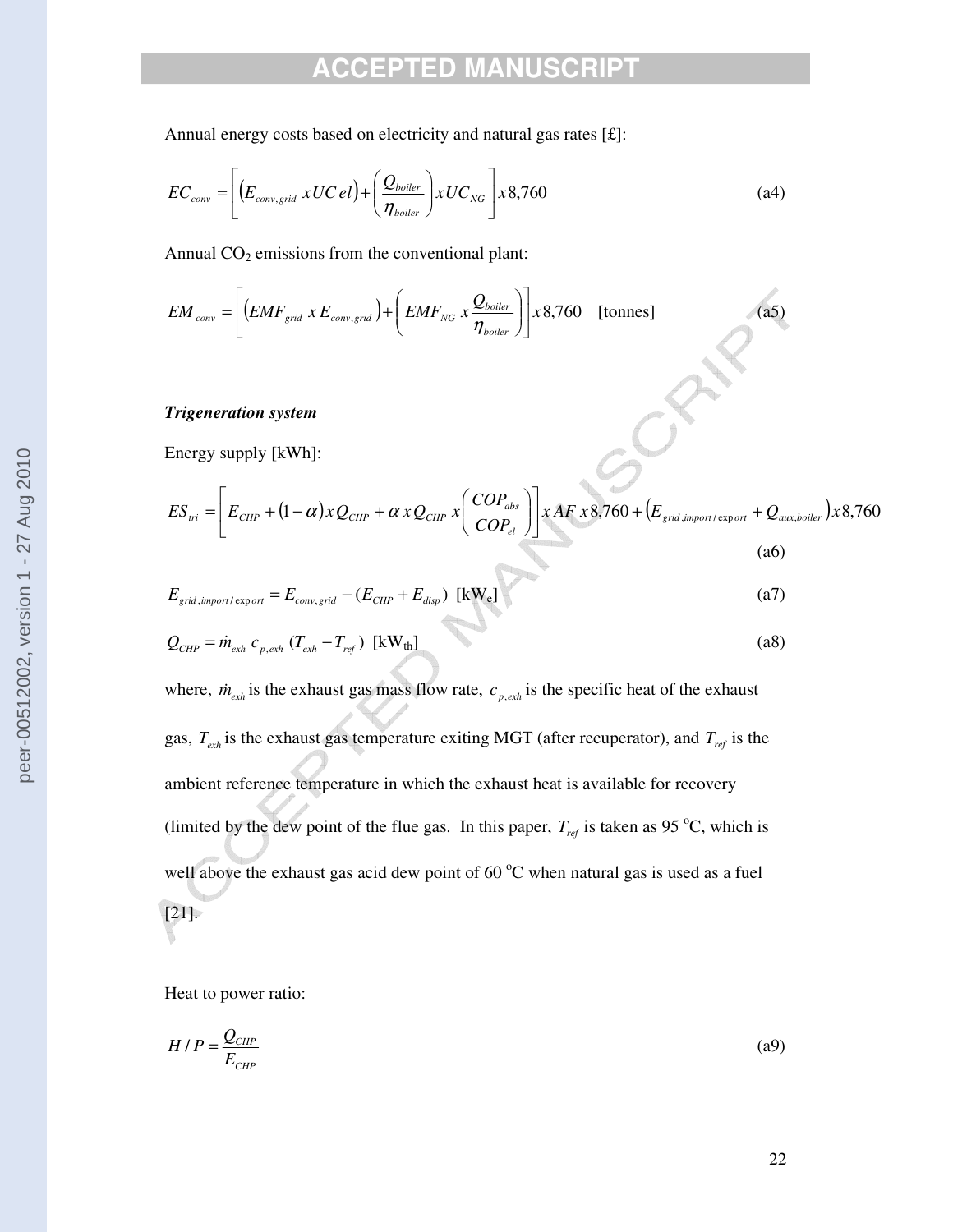The CHP plant availability factor (AF) can be expressed as [22]:

$$
AF = \left[\frac{T - (S + U)}{T}\right] x 100\%
$$
\n(a10)

where:

S is annual hours of scheduled maintenance shutdown (120 h)

T is annual hours that the CHP plant is designed to operate (8,760 h)

U is annual hours of unscheduled maintenance shutdown (0 h)

The overall trigeneration system efficiency is the sum of the electrical power output, heat recovered for heating and cooling capacity produced by the absorption chillers divided by the fuel consumption [23]:

$$
\eta_{ov,tri} = \left[ \frac{\left( E_{CHP} + Q_{heating} + CC_{HT,refrigenation}}{F_{CHP}} \right) \right] \times 100\%
$$
\n
$$
(a11)
$$

Fuel consumption [kWh]:

$$
F_{\text{tri}} = \left[ \left( \frac{E_{\text{CHP}}}{\eta_{\text{CHP}}} \right) x \, AF \, x8,760 \right] \pm \left[ \left( \frac{E_{\text{grid,import}/\text{export}}}{\eta_{\text{e,grid}}} \right) + \left( \frac{Q_{\text{aux,boiler}}}{\eta_{\text{aux,boiler}}} \right) \right] x8,760 \tag{a12}
$$

Annual energy costs in accord with the fuel consumed by the CHP plant and auxiliary boiler and imported/exported electricity [£]:

$$
EC_{\text{tri}} = \left[ \left( F_{CHP} \times UC_{NG} \right) + \left( UC_{NG} \times \frac{Q_{\text{aux,boiler}}}{\eta_{\text{aux,boiler}}} \right) \right] \times AF \times 8,760 \pm \left( UC_{el} \times E_{\text{grid,import/export}} \right) \tag{a13}
$$

Annual  $CO<sub>2</sub>$  emissions [tonnes]:

$$
EM_{tri} = [(EMF_{NG} \times F_{CHP}) \times AF \times 8,760] \pm \left\{ (EMF_{grid} \times E_{grid,import\,) + \left[ EMF_{NG} \times \left( \frac{Q_{aux, boiler}}{\eta_{aux, boiler}} \right) \right] \right\} \times 8,760
$$
\n
$$
(a14)
$$

Fuel energy saving ratio [FESR]: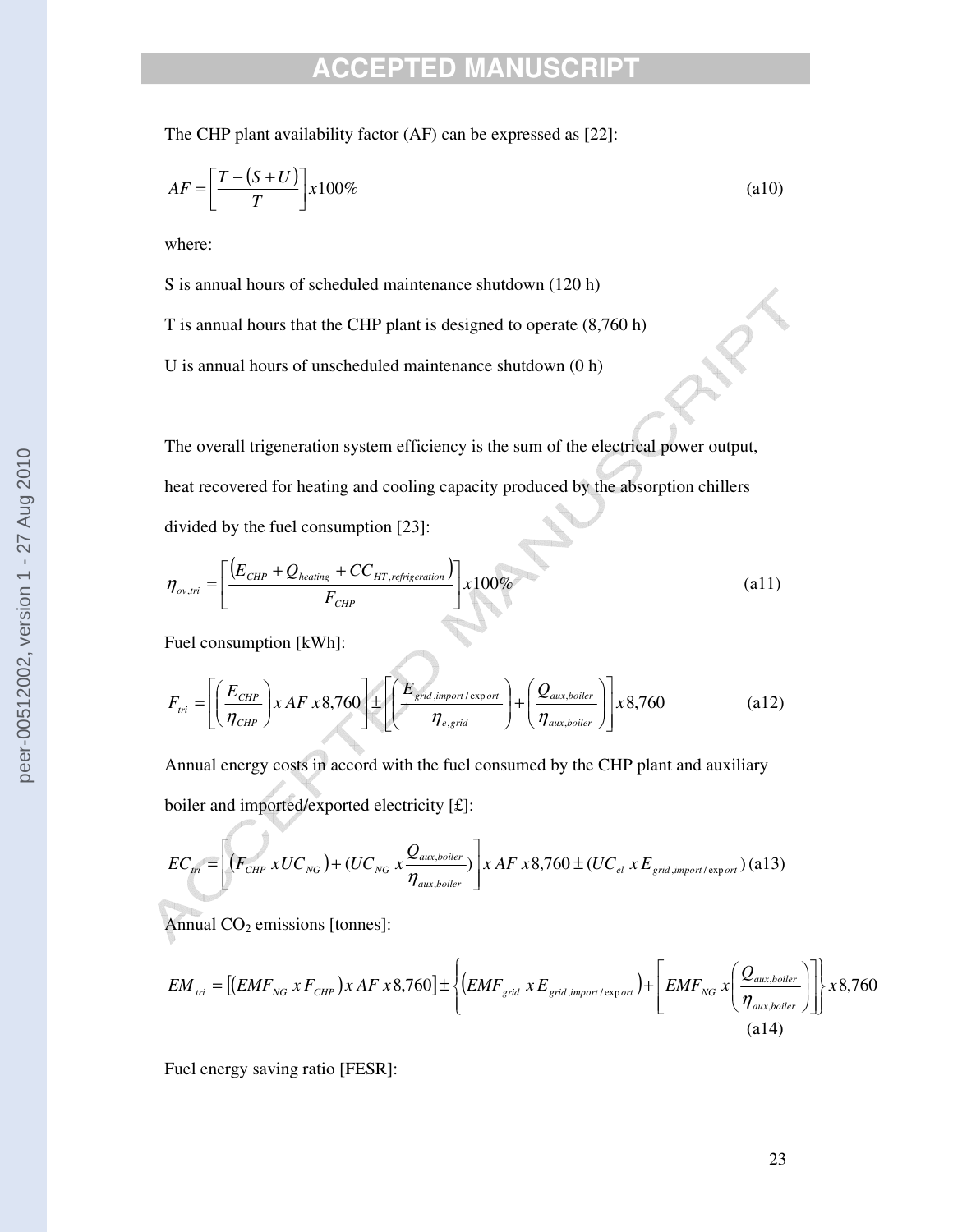$$
FESR = \frac{(F_{conv} - F_{tri}) \times 100\%}{F_{conv}}
$$
\n
$$
\tag{a15}
$$

A simple payback time (PB) for the trigeneration plant investment [years]:

*Annual netsavings*  $PB = \frac{Insteadled \ costs \ of \ absorption \ children \ -hilters + Insteadled \ cost \ of \ the \ CHP \ plant}$ (a16)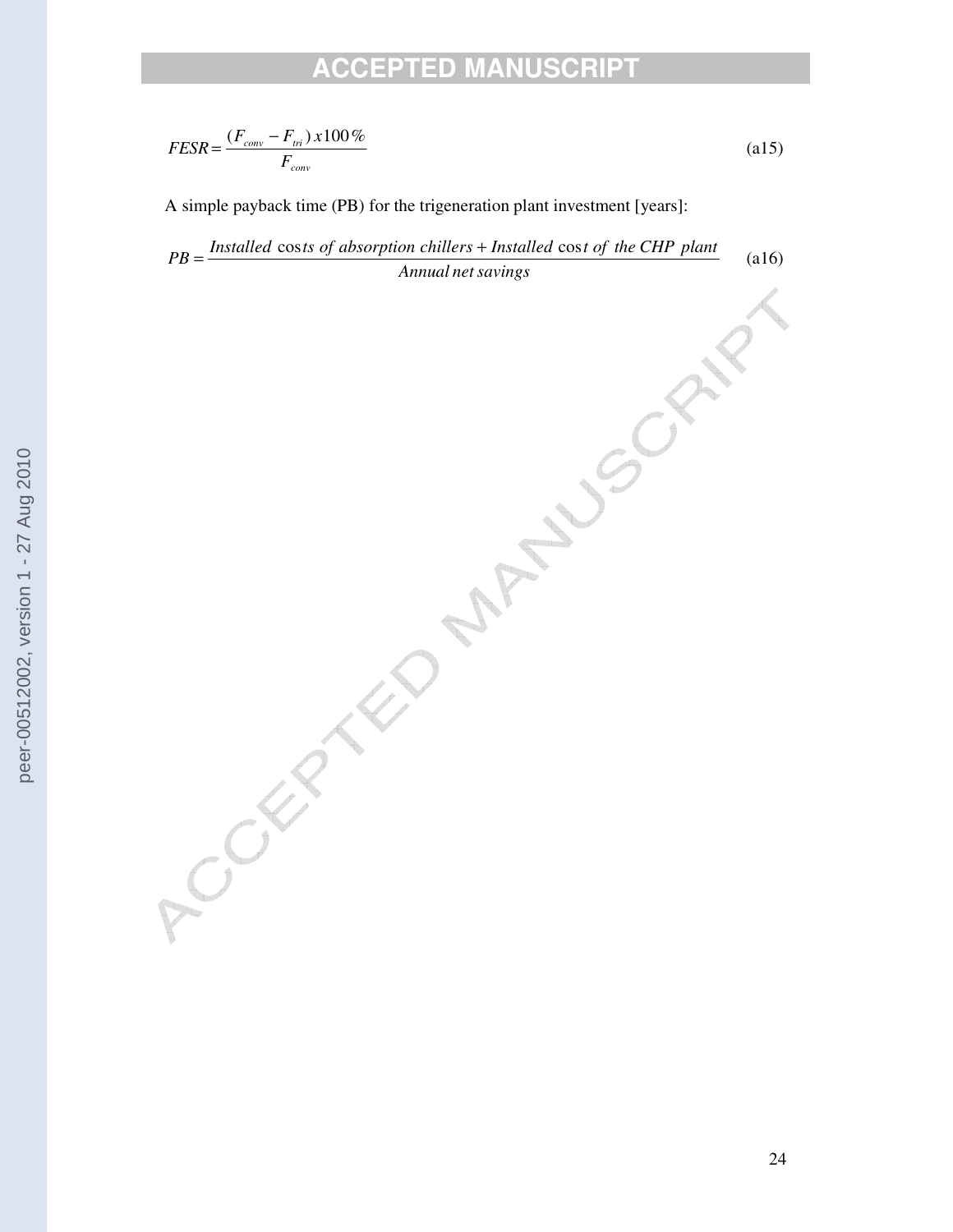### **LIST OF FIGURES**

| Figure 1  | Flow diagram for conventional power, refrigeration and heating in a         |  |  |  |
|-----------|-----------------------------------------------------------------------------|--|--|--|
|           | supermarket                                                                 |  |  |  |
| Figure 2  | Monthly energy demand profile for the supermarket                           |  |  |  |
| Figure 3  | Conventional refrigeration system arrangement in a supermarket              |  |  |  |
| Figure 4  | Proposed HT refrigeration system arrangement in a supermarket.              |  |  |  |
| Figure 5  | Energy flow diagram for conventional and trigeneration systems              |  |  |  |
| Figure 6  | Part load performance of micro-gas turbine CHP system (GCV of 39.2)         |  |  |  |
|           | $MJ/m3$ , CIT = 26-28 °C)                                                   |  |  |  |
| Figure 7  | Performance of absorption chiller as a function of brine delivery           |  |  |  |
|           | temperature                                                                 |  |  |  |
| Figure 8  | Impact of percentage of heat used to drive the absorption system on overall |  |  |  |
|           | efficiency                                                                  |  |  |  |
| Figure 9  | Variation of Fuel Energy Savings Ratio (FESR) with $(\alpha)$               |  |  |  |
| Figure 10 | Variation of $CO_2$ emissions savings with $(\alpha)$                       |  |  |  |
| Figure 11 | Variation of payback period with $(\alpha)$                                 |  |  |  |

Figure 12 Influence of electricity to gas price ratio on payback period at  $(\alpha) = 80\%$ .

## **LIST OF TABLES**

- Table 1 Parametric data for system comparison
- Table 2 Energy rates and emissions factor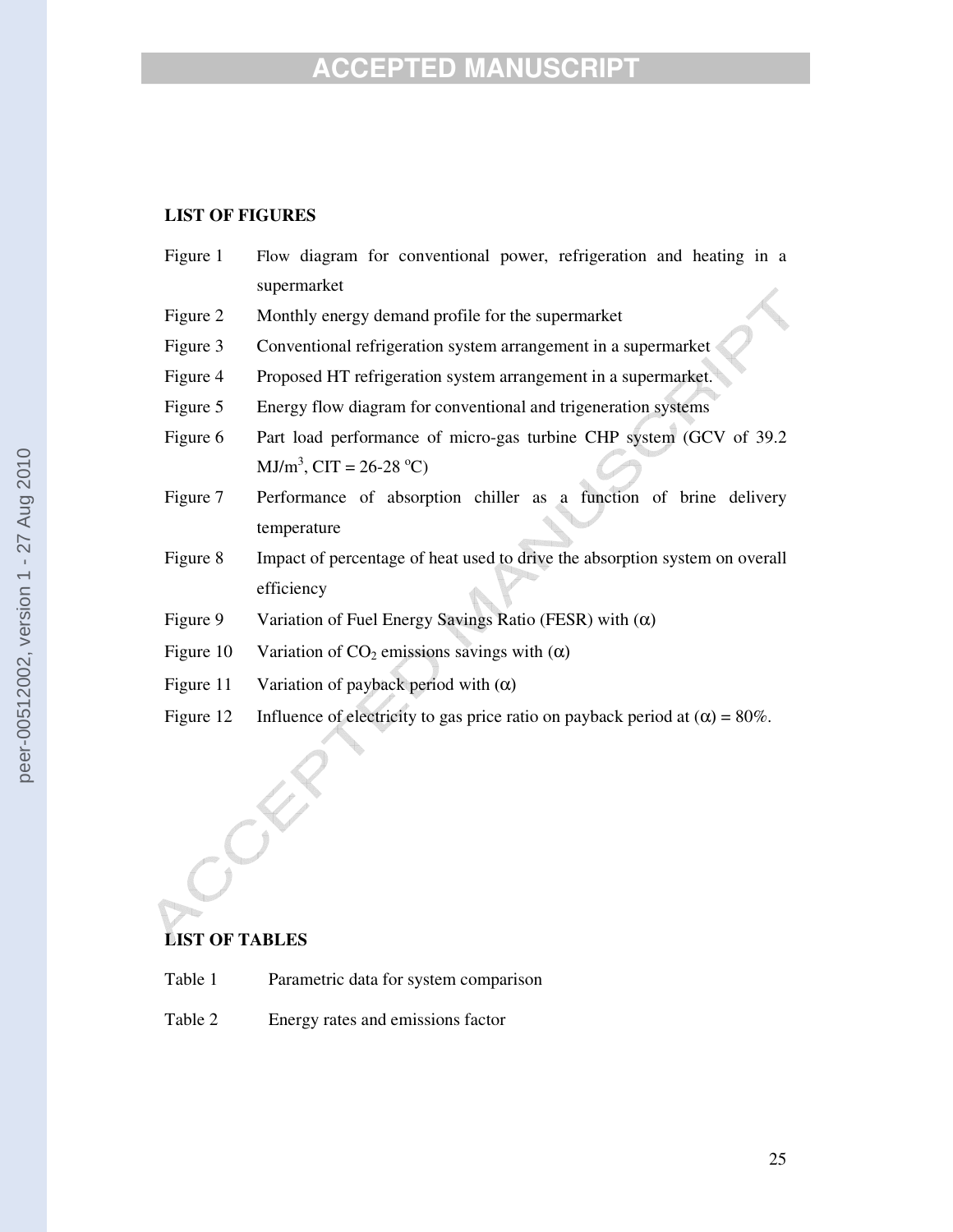



COLEY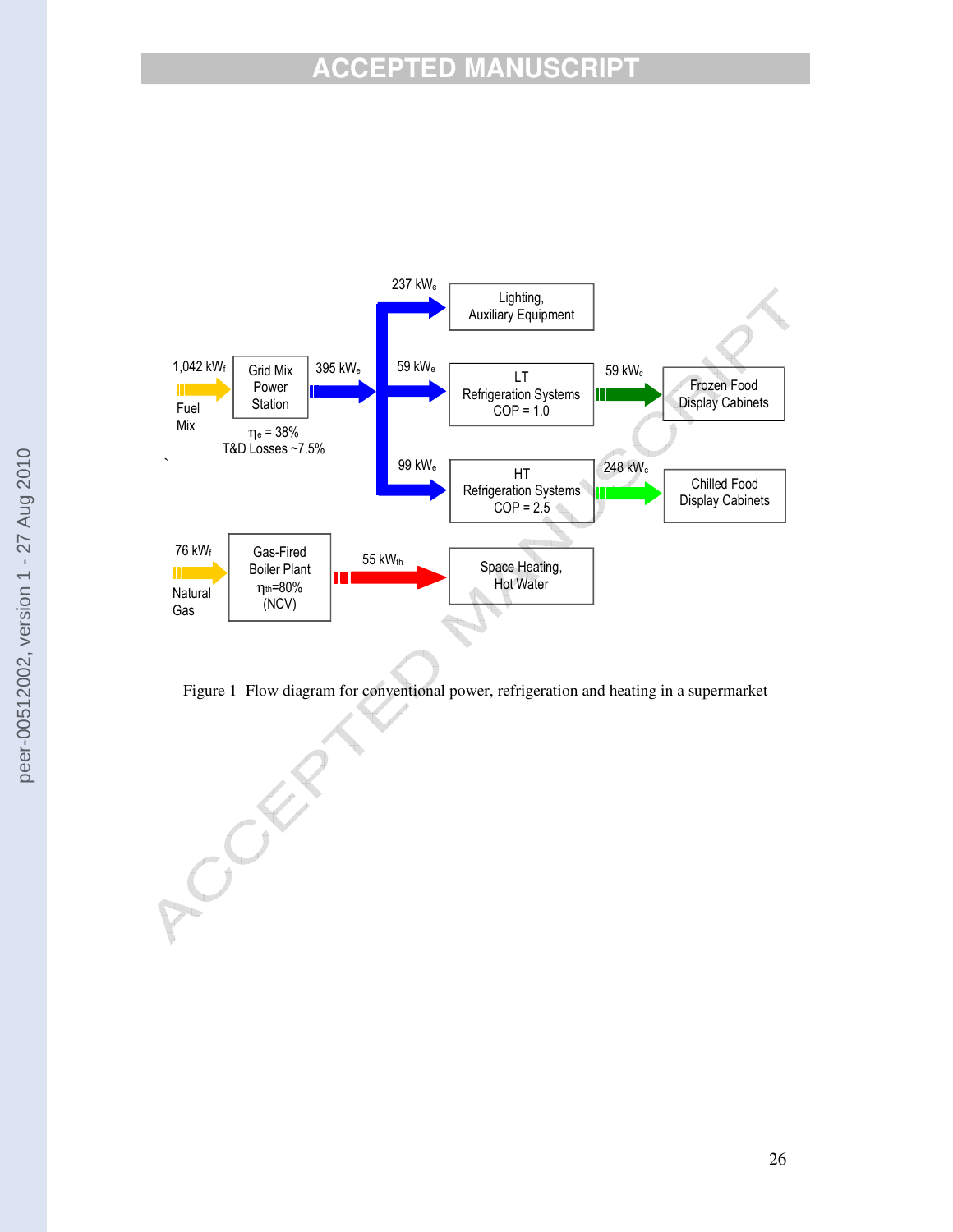

**(b)**

Figure 2 Monthly energy demand profile for the supermarket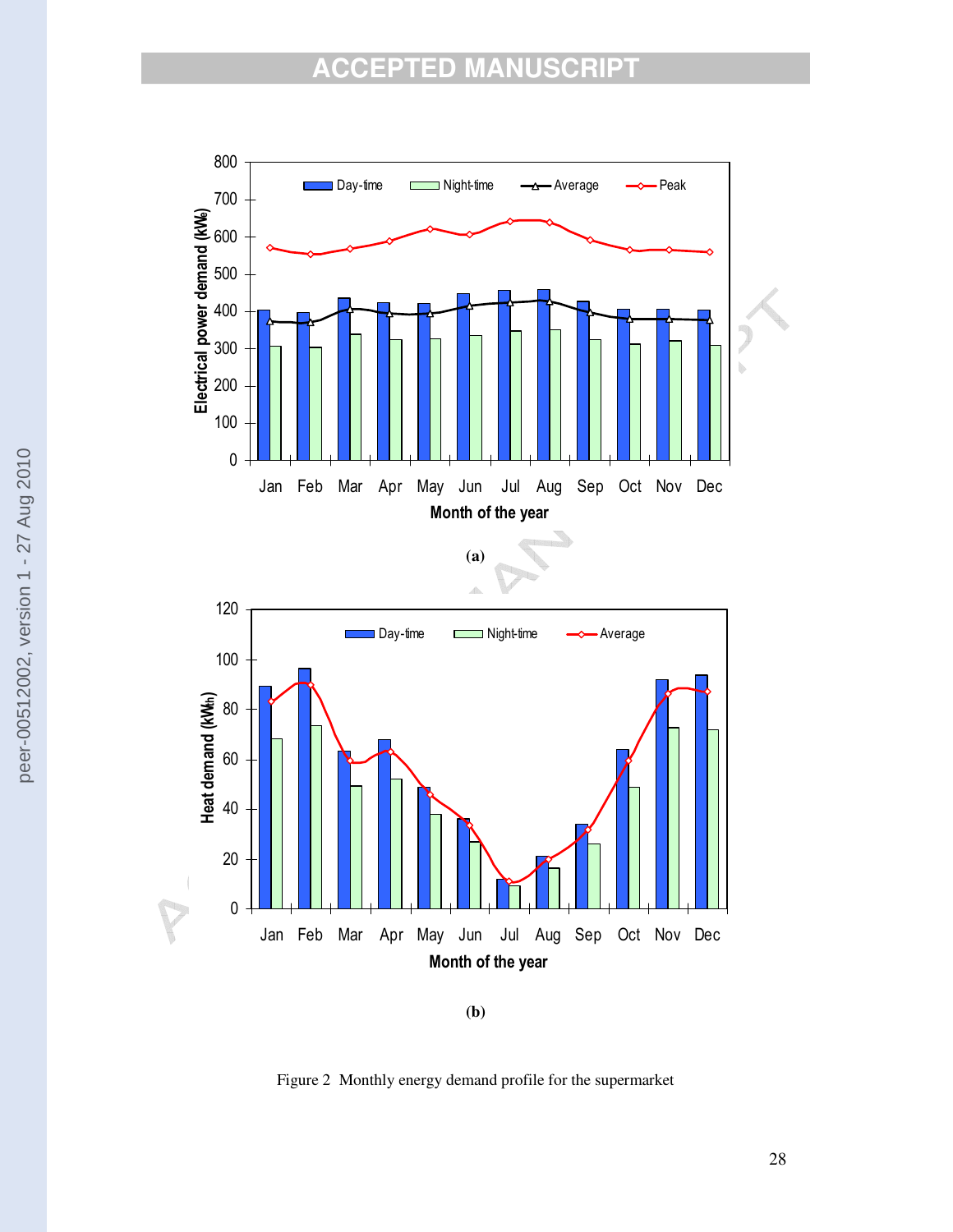

Figure 3 Conventional refrigeration system arrangement in a supermarket

ACCE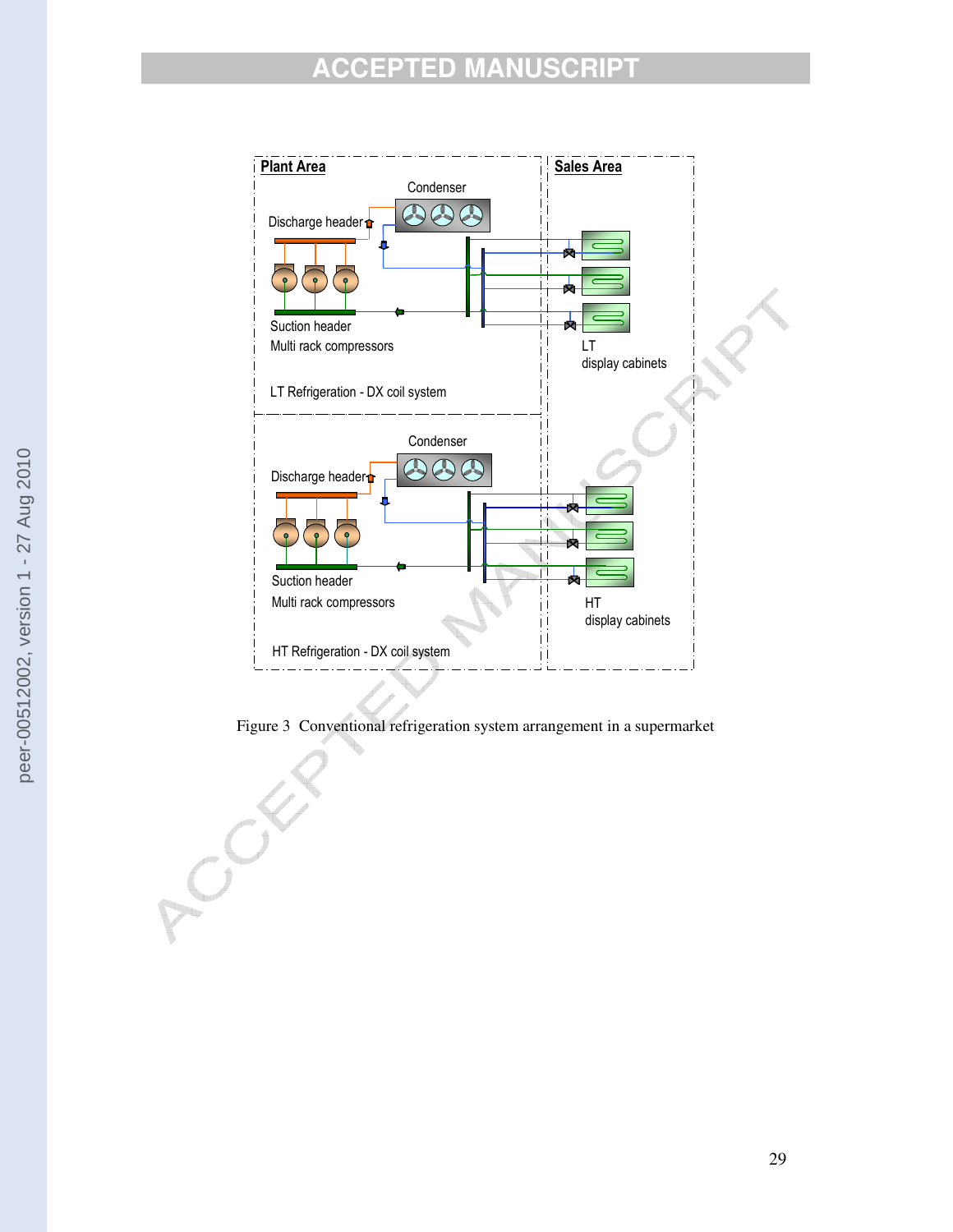

Figure 4 Proposed HT refrigeration system arrangement in a supermarket.

ACCEPT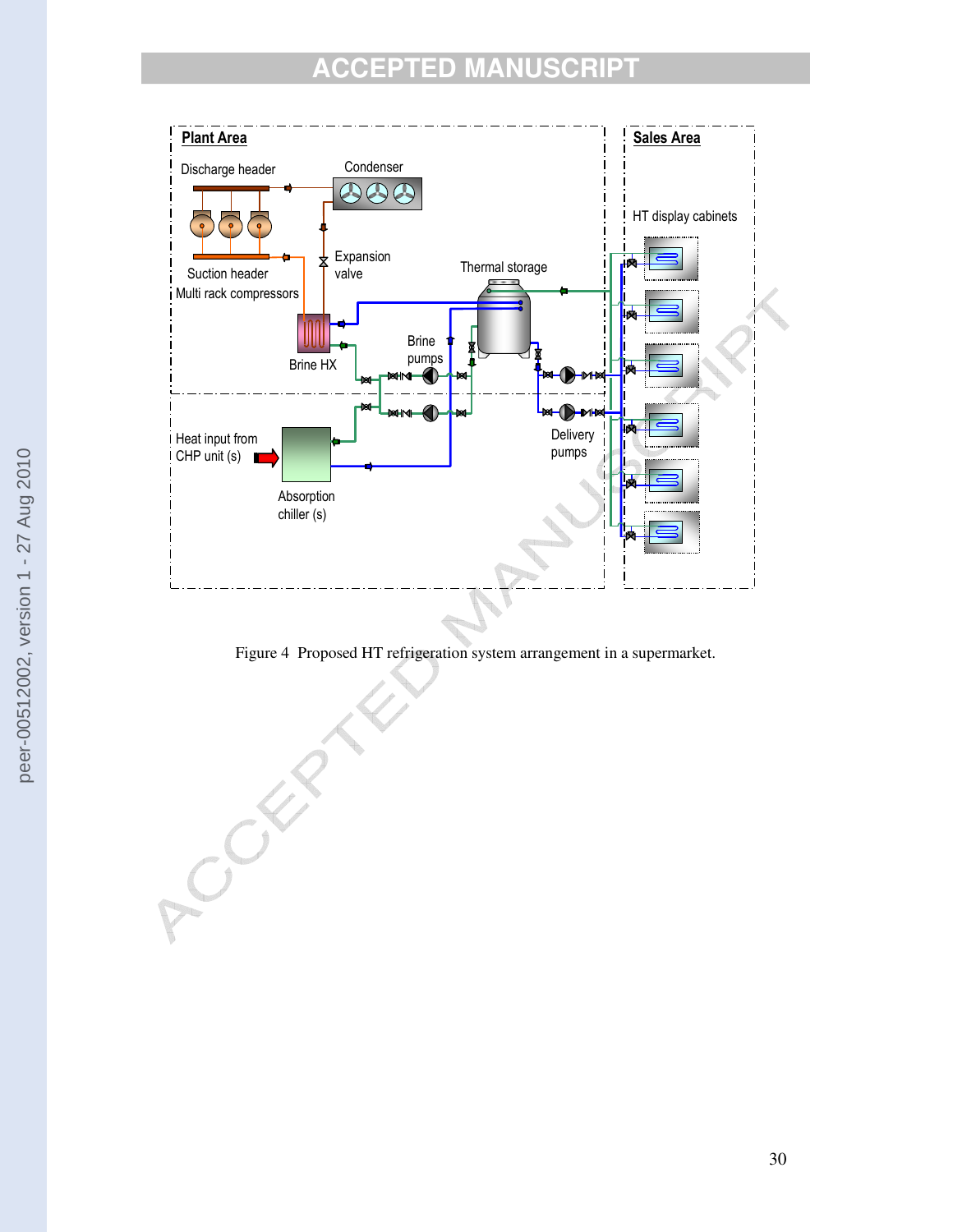

Figure 5 Energy flow diagram for conventional and trigeneration systems

CORNEL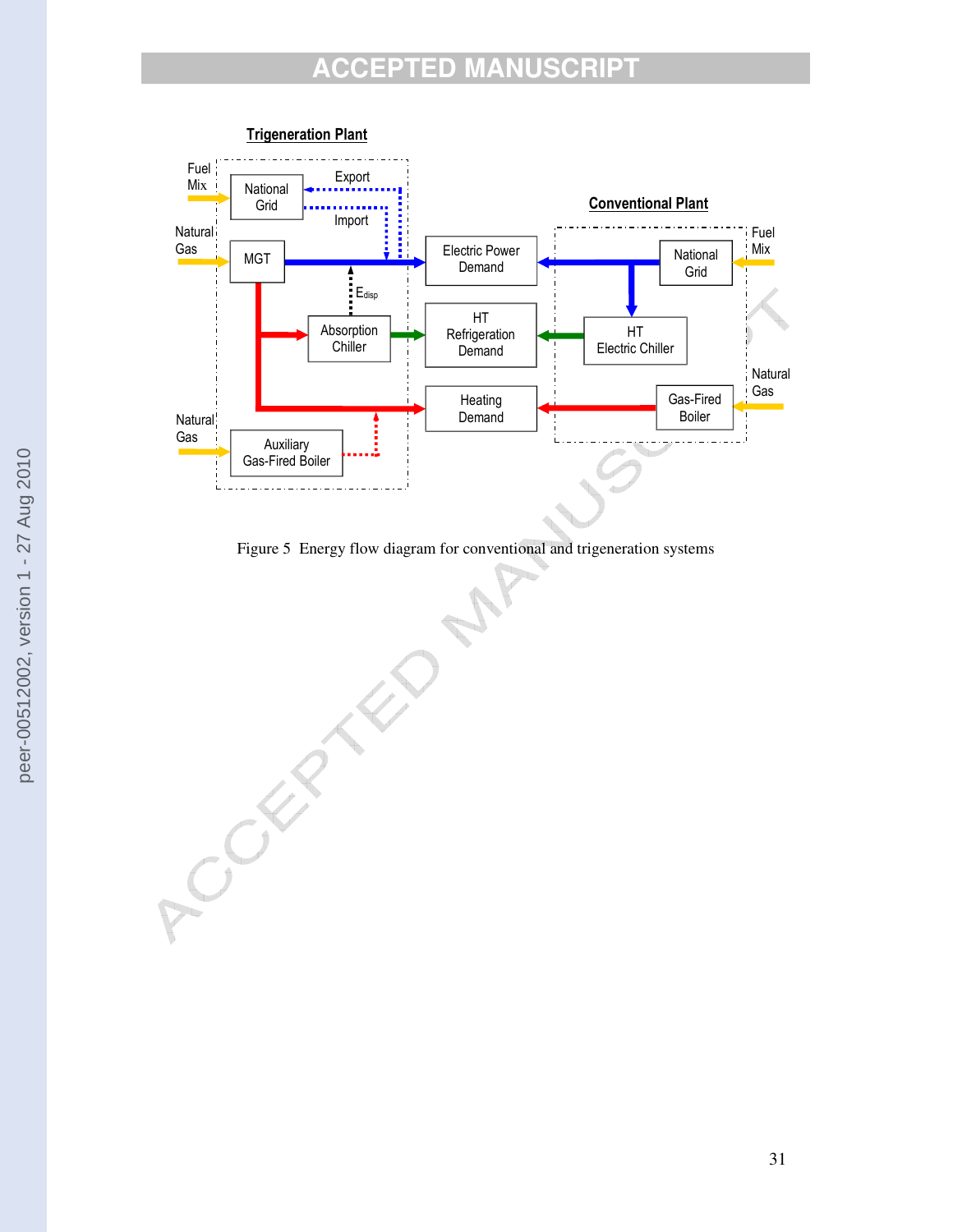

a) Variation of electrical efficiency and exhaust gas temperature with power output



b) Variation of heat to power ratio with thermal output

Figure 6 Part load performance of micro-gas turbine CHP system (GCV of 39.2 MJ/m<sup>3</sup>, CIT =  $26 - 28$  °C)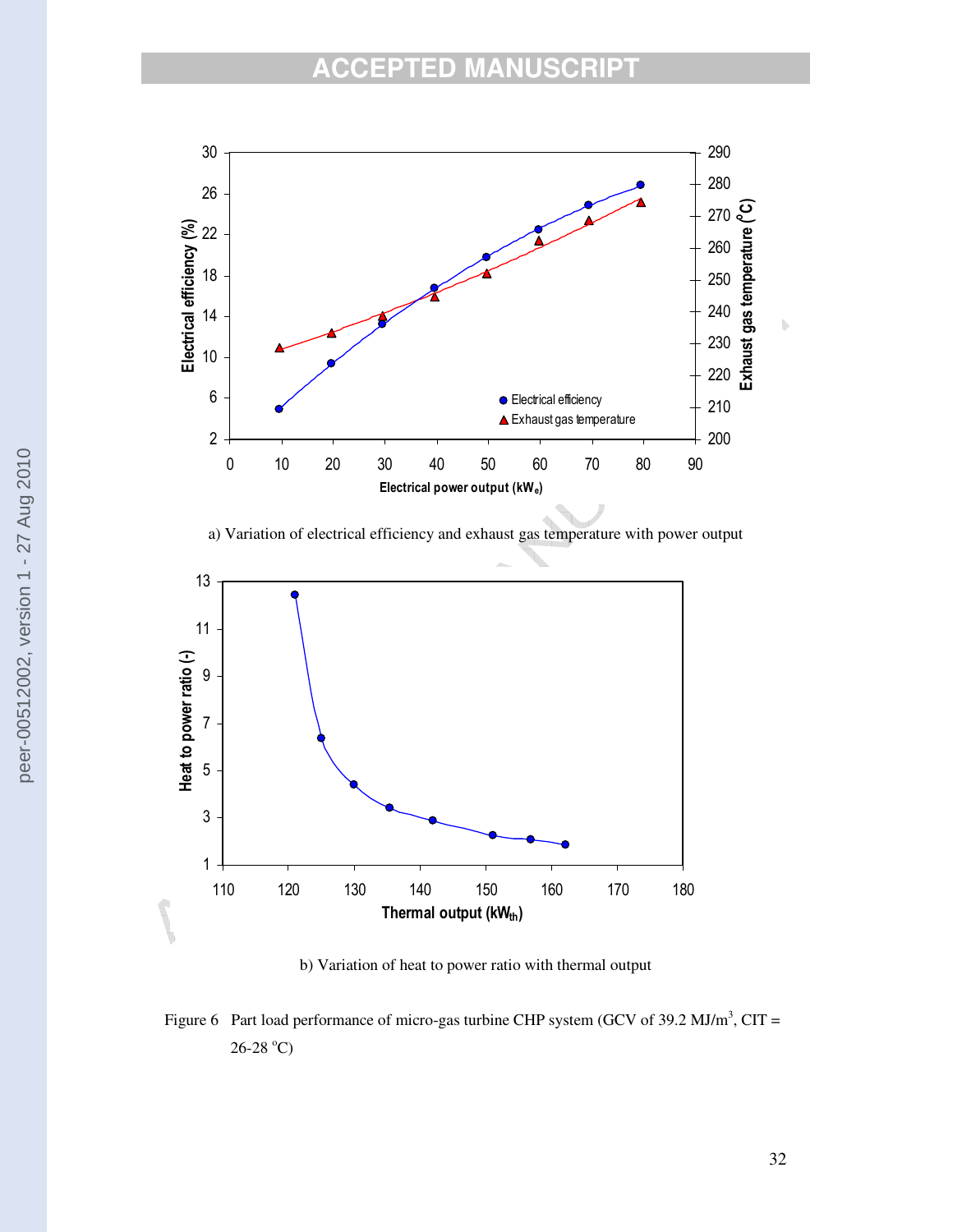

Figure 7 Performance of absorption chiller as a function of brine delivery temperature

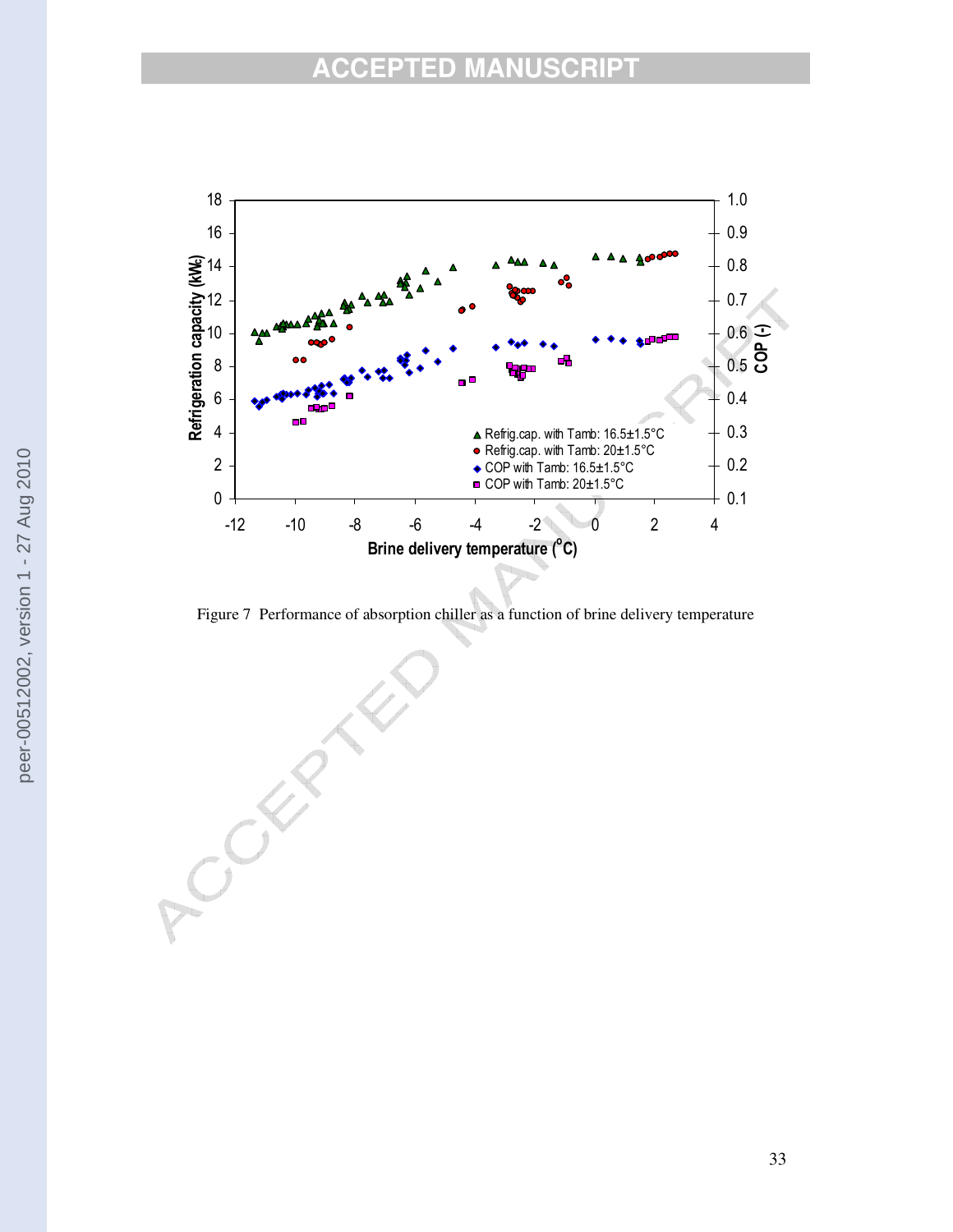

Figure 8 Impact of percentage of heat used to drive the absorption system on overall efficiency

ROCK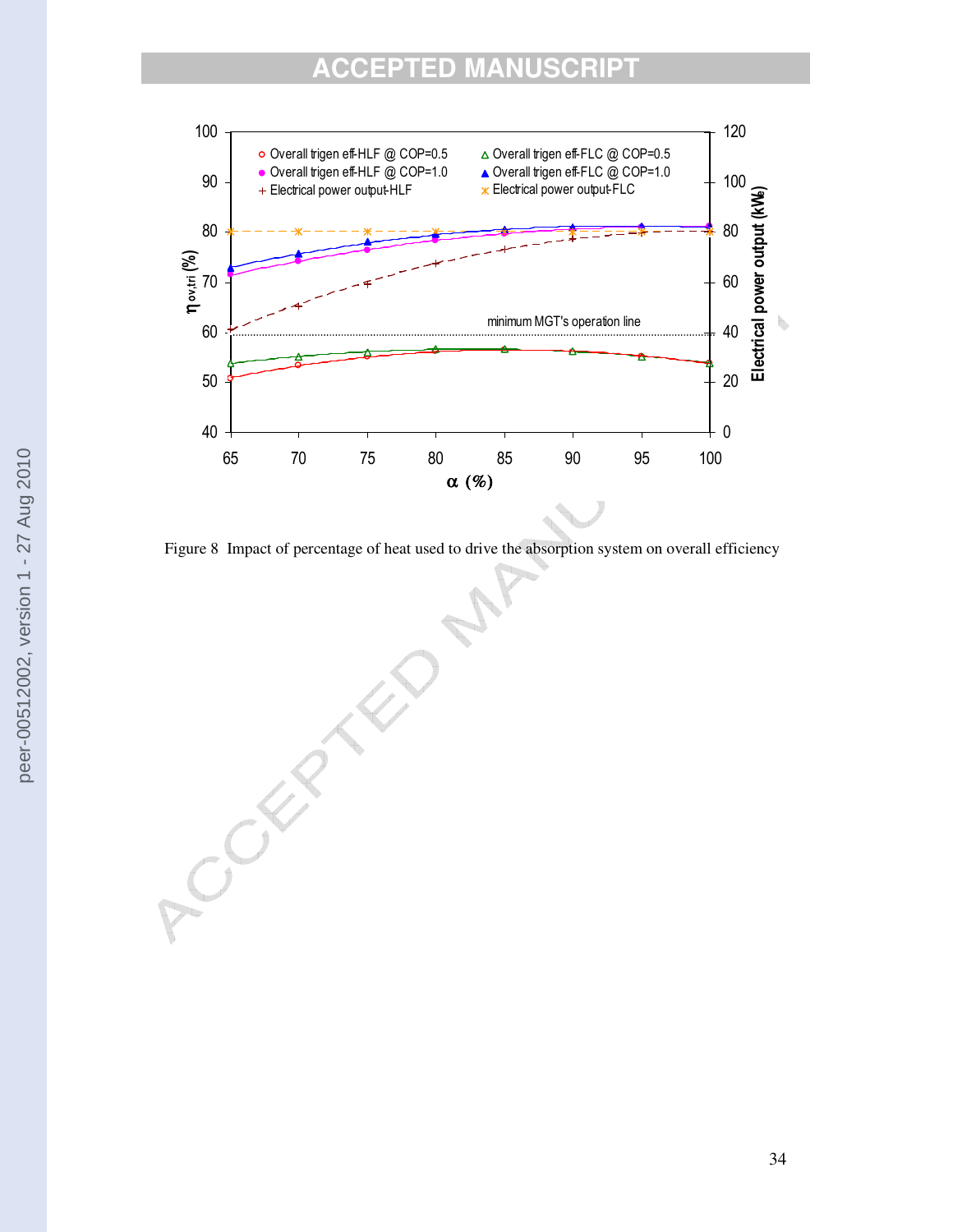

Figure 9 Variation of Fuel Energy Savings Ratio (FESR) with (α)

ACCES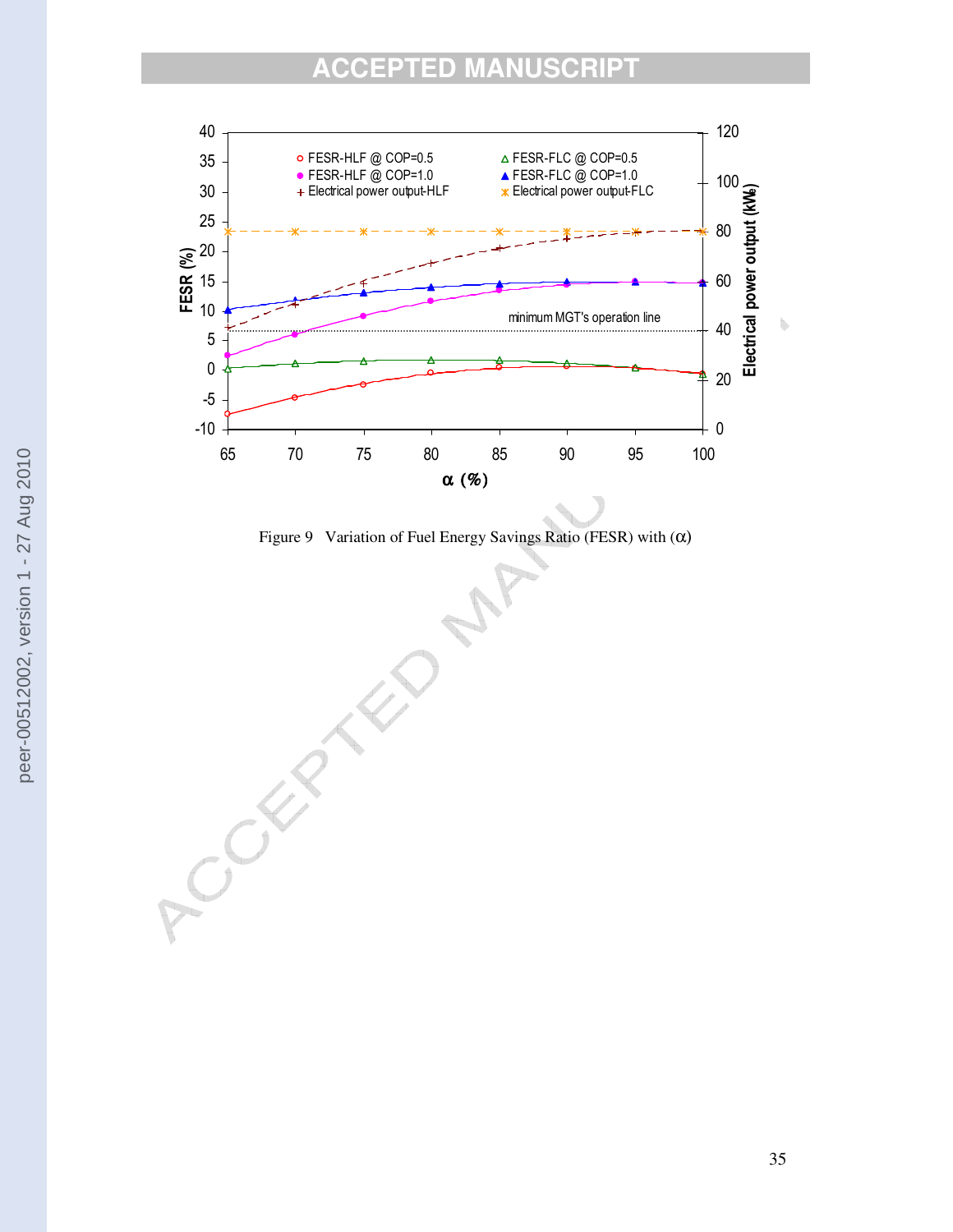

Figure 10 Variation of  $CO<sub>2</sub>$  emissions savings with ( $\alpha$ )

ACCEPTE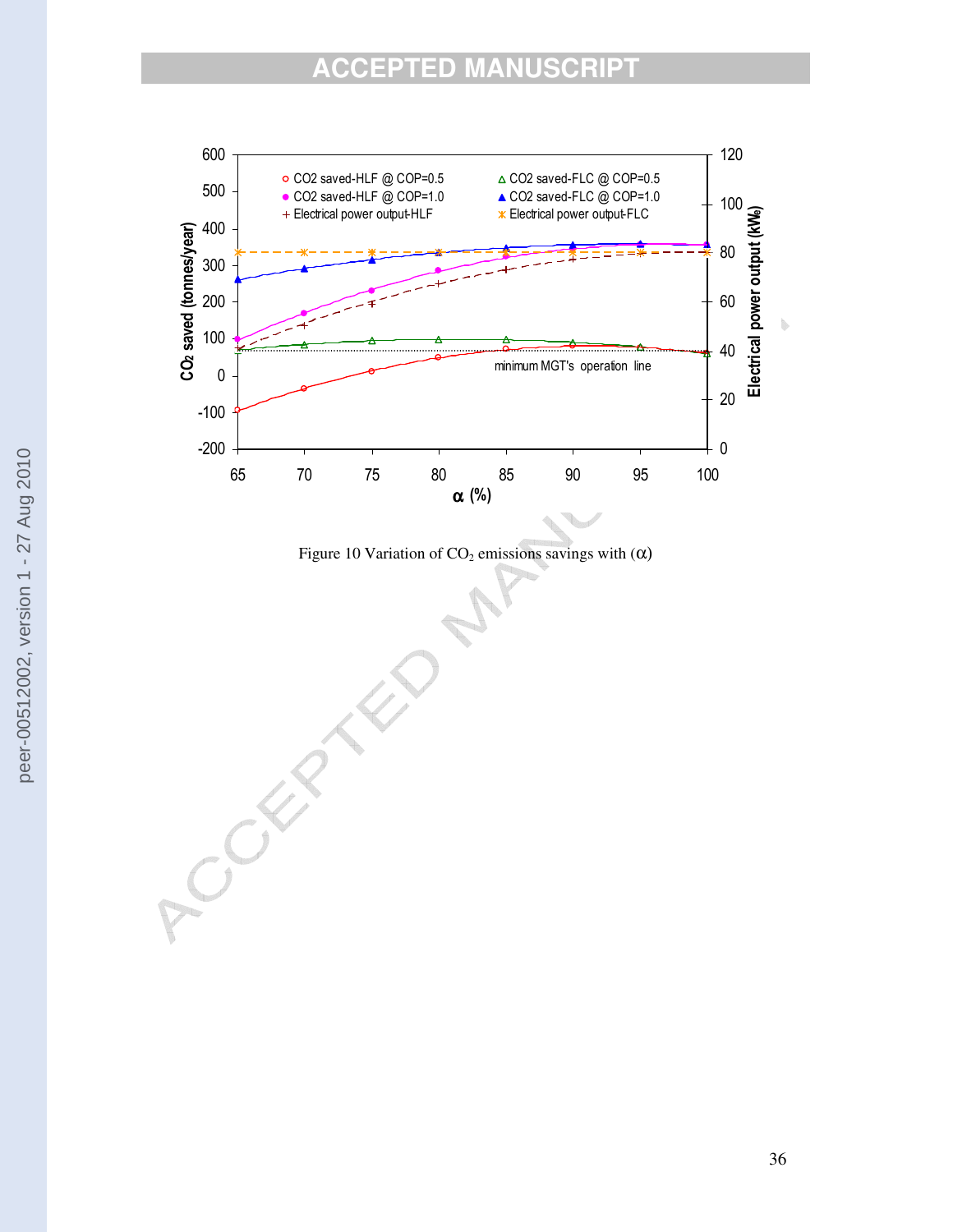

Figure 11 Variation of payback period with (α)

ACCEPT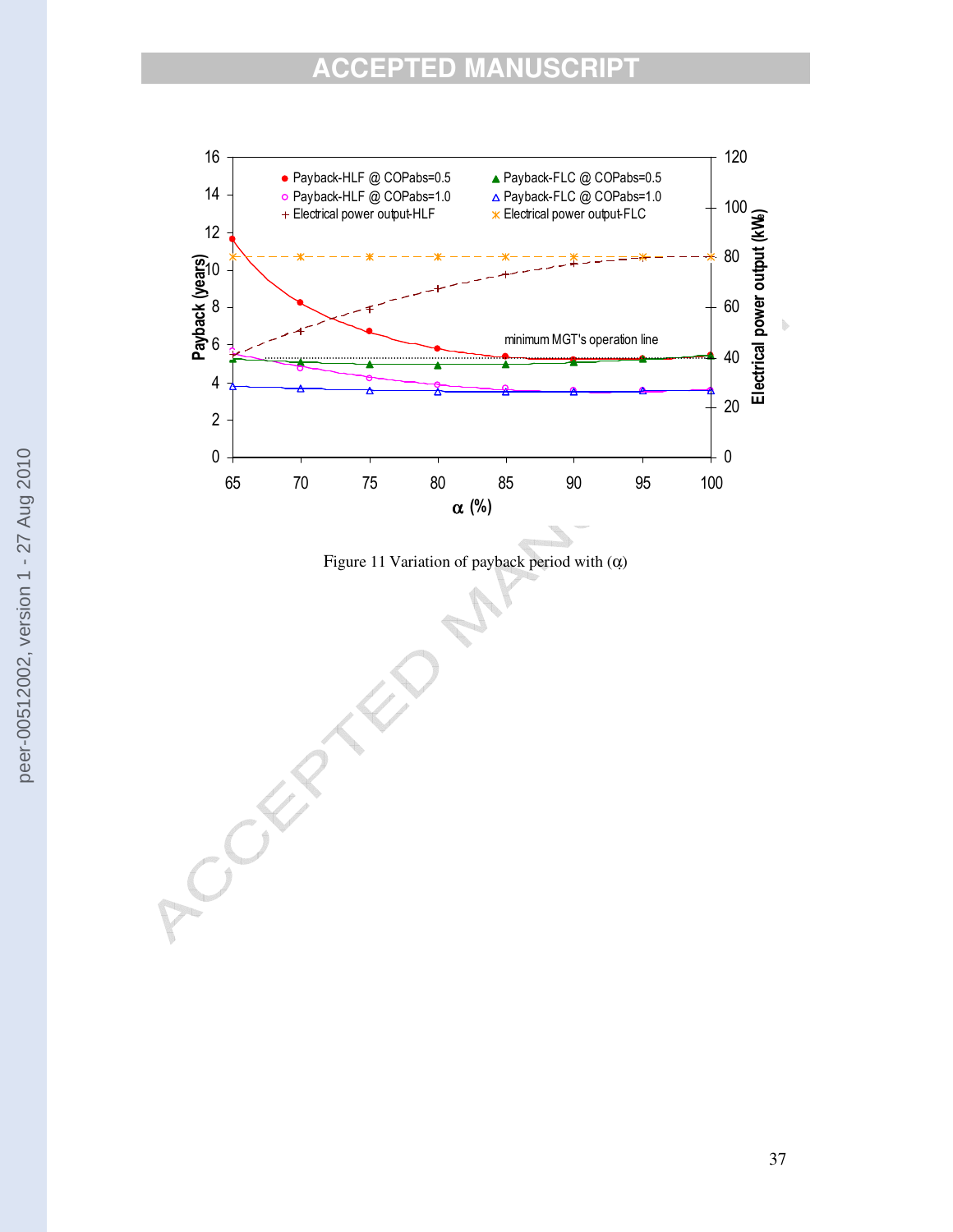

Figure 12 Influence of electricity to gas price ratio on payback period at  $(\alpha) = 80\%$ .

COLLE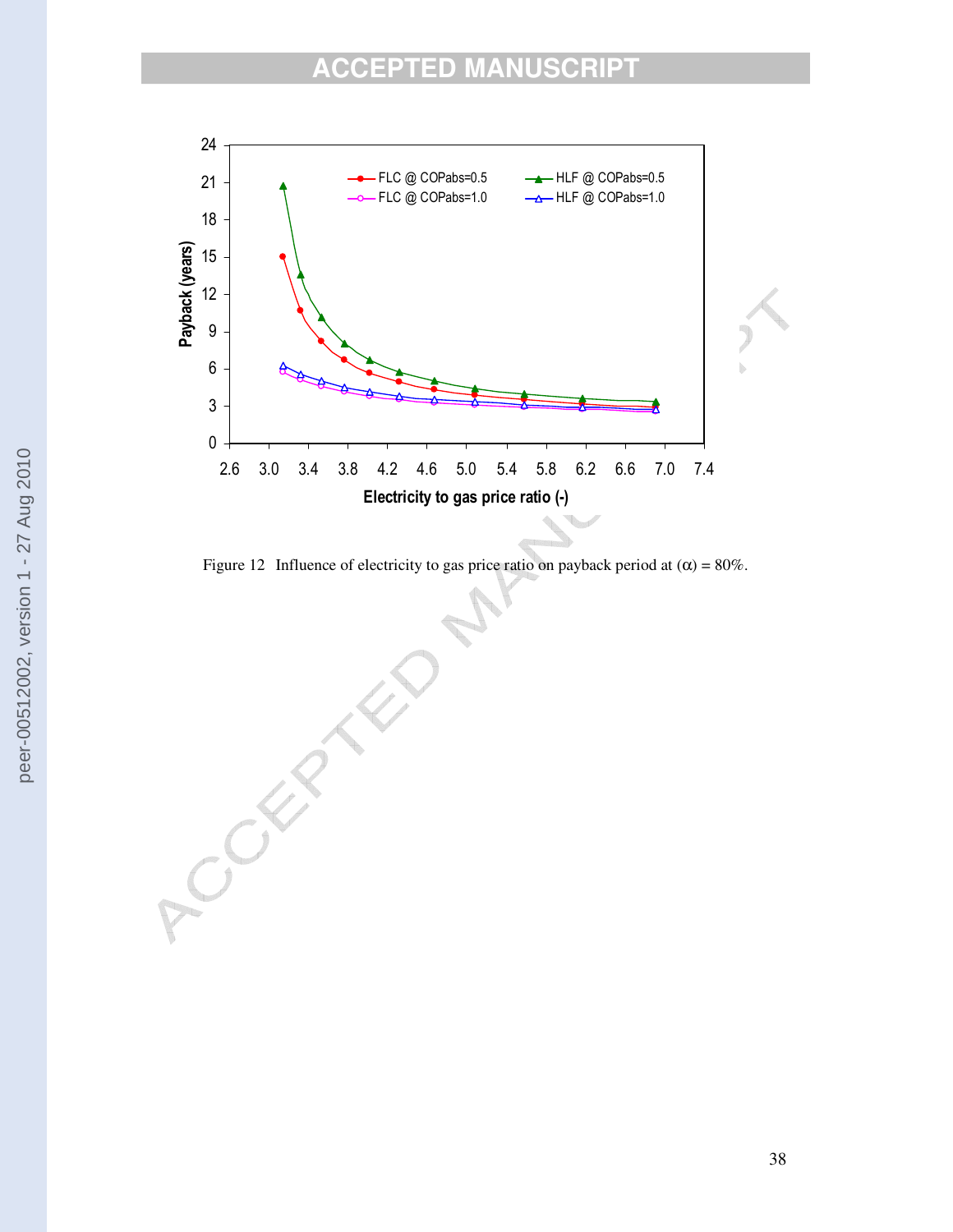|  |  | Table 1 Parametric data for system comparison |
|--|--|-----------------------------------------------|
|  |  |                                               |

| <b>Conventional System</b>                               |                     |
|----------------------------------------------------------|---------------------|
| <b>Electrical demand</b>                                 |                     |
| - Day-time (07:00h-24:00h) [kWh]                         | 2,628,444           |
| - Night-time $(00:00h-07-00h)$ [kWh]                     | 829,189             |
| - Total [kWh]                                            | 3,457,633           |
| Average grid mix electrical efficiency (GCV) [%]         | 38 [16,17]          |
| Grid T&D losses [%]                                      | 7.5 [16,17]         |
| <b>Heat demand</b>                                       |                     |
| - Day-time (07:00h-24:00h) [kWh]                         | 486,282             |
| - Night-time (00:00h-07-00h) [kWh]                       | 369,460             |
| - Total [kWh]                                            | 486,282             |
| <b>Gas-fired boiler</b>                                  |                     |
| Fuel                                                     | Natural gas         |
| Thermal efficiency (NCV) [%]                             | 80                  |
| Electric-driven vapour compression chiller               |                     |
| $COP_{el}$ [-]                                           | 2.5                 |
| Installed cost $[\text{\pounds}/kW_c]$                   | 160                 |
| O&M costs [£/(kW <sub>c</sub> -year)]                    | 70                  |
| <b>TRIGENERATION Scheme</b>                              |                     |
| <b>MGT</b>                                               |                     |
| Fuel                                                     | Natural gas         |
| Power capacity per unit [kW <sub>e</sub> ]               | 80                  |
| Number of units                                          | $\overline{c}$      |
| Electrical efficiency (NCV) [%]                          | 26.7                |
| Thermal efficiency (NCV) [%]                             | 54.4                |
| Availability factor (AF) [%]                             | 98.6 (8,640 h/year) |
| Thermal output per unit $\text{[kW}_{\text{th}}\text{]}$ | 163                 |
| Exhaust gas temperature $[°C]$                           | 275                 |
| Exhaust gas mass flow rate [kg/s]                        | 0.83                |
| Ambient reference temperature $[°C]$                     | 95                  |
| Installed cost $[\text{\pounds}/kW_e]$                   | 1,009               |
| O&M costs [£/kWh]                                        | 0.0051              |
| <b>Absorption chiller</b>                                |                     |
| Cooling capacity per unit $[kW_c]$                       | 12                  |
| $COPabs$ [-]                                             | $0.5$ to $1.0\,$    |
| Installed cost $[\text{\pounds}/kW_{c}]$                 | 569                 |
| O&M costs $[f/(kW_c-year)]$                              | 40                  |